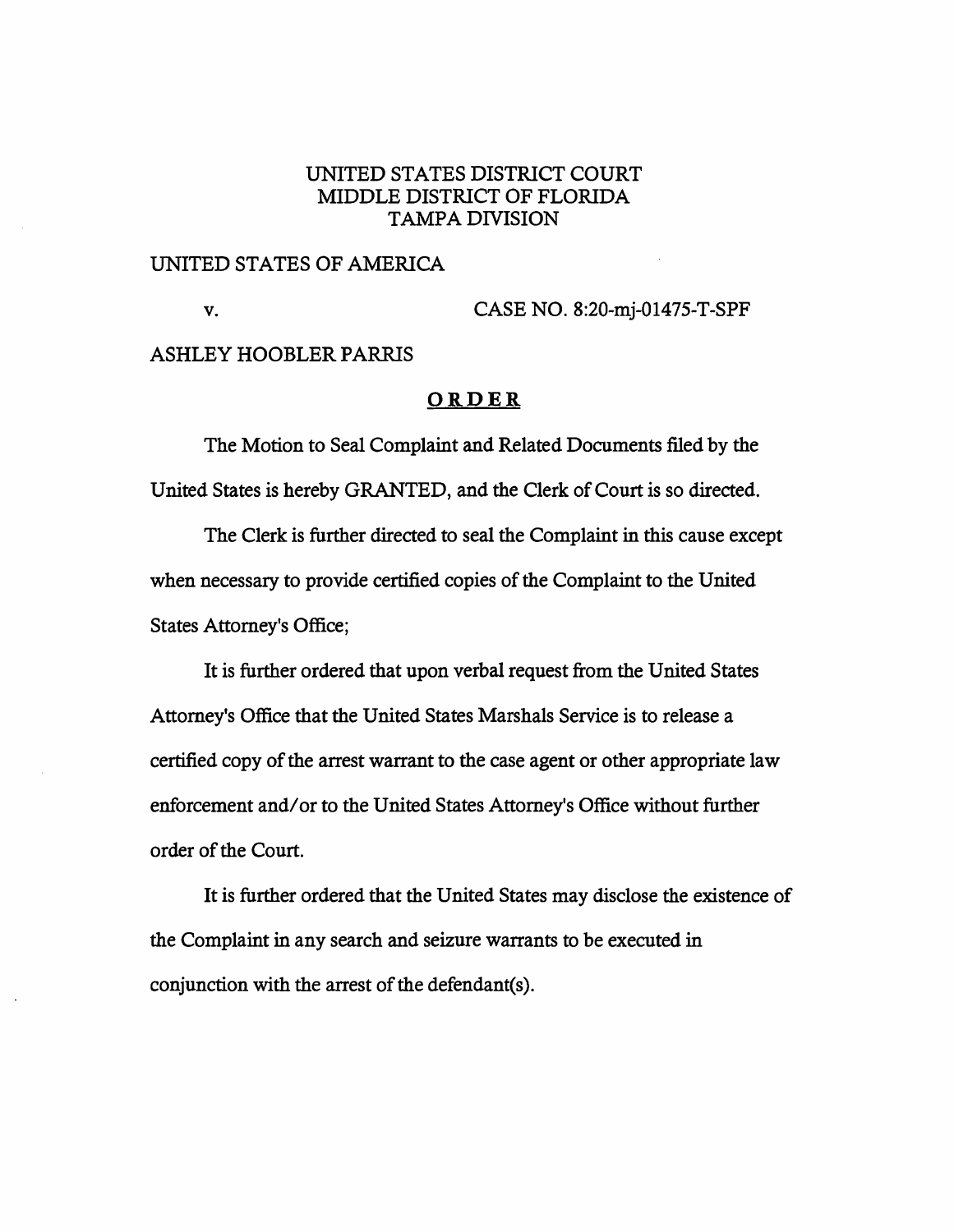The Clerk is further ordered to unseal all documents relating to the Complaint without any further Order of the Court when any named defendant is taken into custody.

DONE AND ORDERED at Tampa, Florida, this 14 day of May, 2020.

**SEAN FLYNN** 

United States Magistrate Judge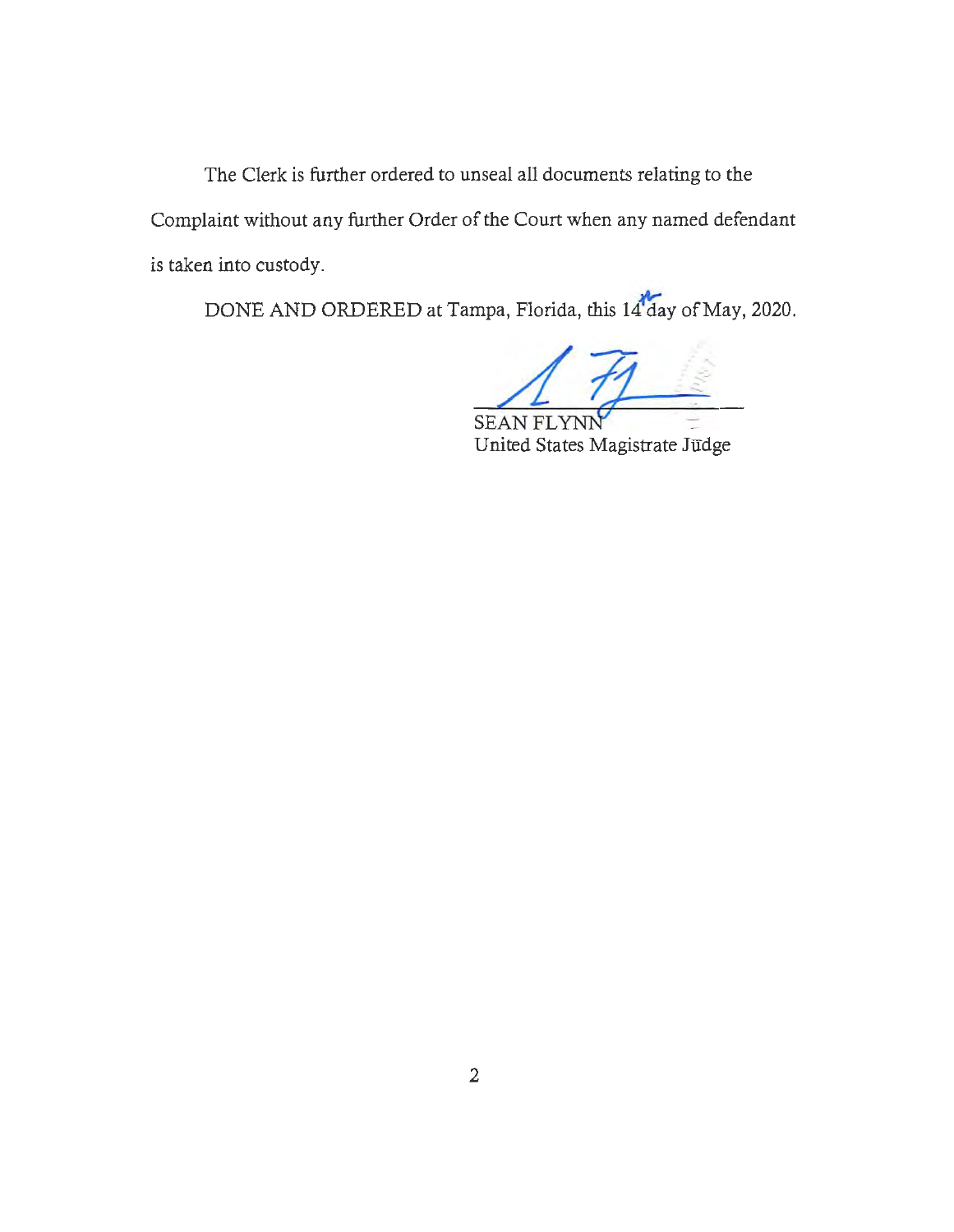## UNITED STATES DISTRICT COURT MIDDLE DISTRICT OF FLORIDA TAMPA DIVISION

## UNITED STATES OF AMERICA

v. CASE NO 8:20-mj-01475-T-SPF

#### ASHLEY HOOBLER PARRIS

## **MOTION TO SEAL COMPLAINT AND RELATED DOCUMENTS**

Pursuant to Fed. R. Crim. P. 6(e)(4), and in the interests of law enforcement, the United States of America by Maria Chapa Lopez, United States Attorney for the Middle District of Florida, hereby moves the Court to direct the Clerk to seal the Complaint request of the United States Attorney's Office to the United States Marshals Service, without further order of the Court.

The United States further requests that the Court's Order allow the United States to disclose the existence of the Complaint in any subsequent search and/ or seizure warrants which may be executed in conjunction with the arrest of the defendant(s).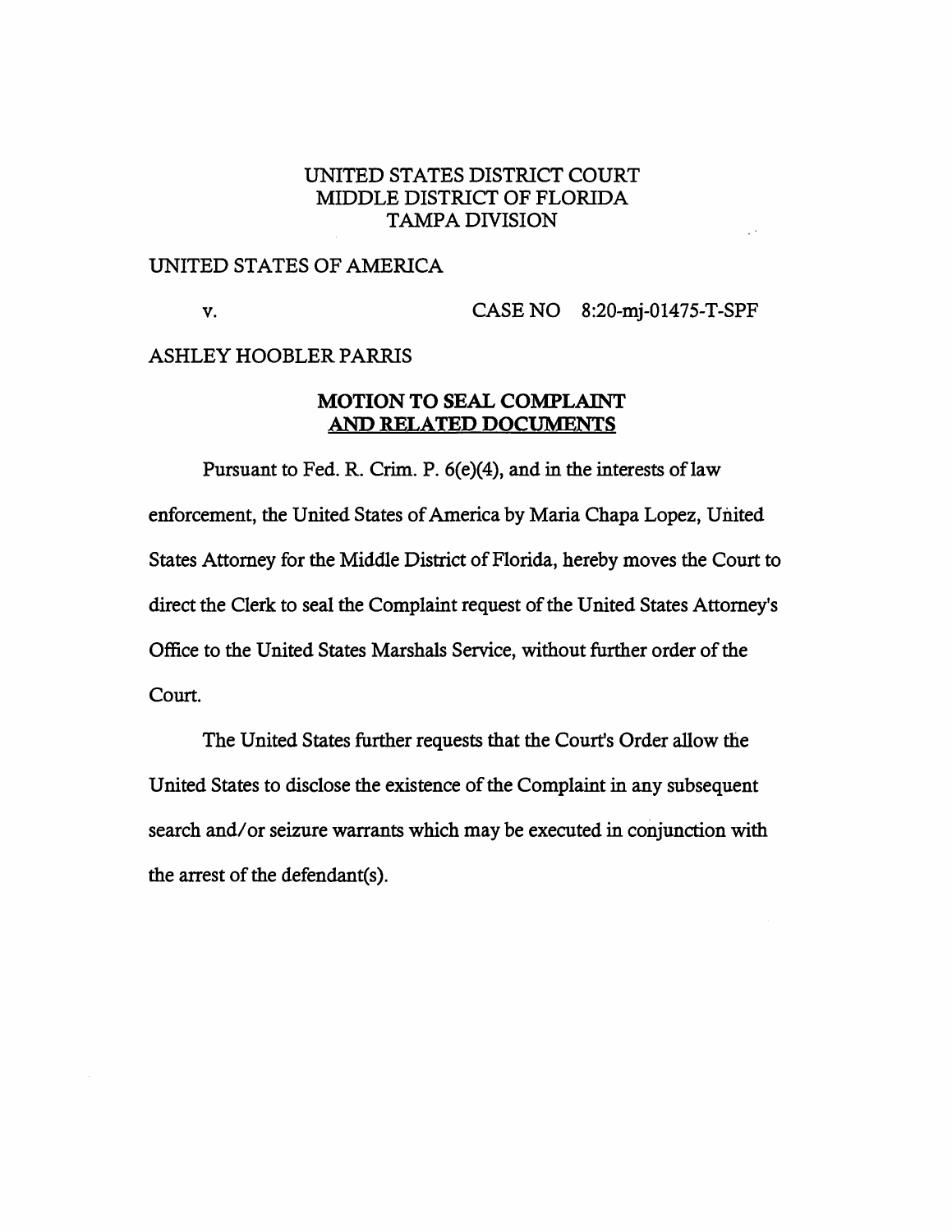The United States further moves that the Court direct the Clerk to unseal the documents described herein without further order when any named defendant is taken into custody.

Respectfully submitted,

**MARIA CHAPA LOPEZ** United States Attorney

By:

 $\ddot{\phantom{0}}$ 

-~-- Alejandro J. Salicrup Department of Justice Trial Attorney 400 W. Washington Street, Suite 3100 Orlando, Florida 32801 Telephone: (407) 648-7500 Facsimile: (407) 648-7643 E-mail:a1ejandro.salicrup2@usdoj.gov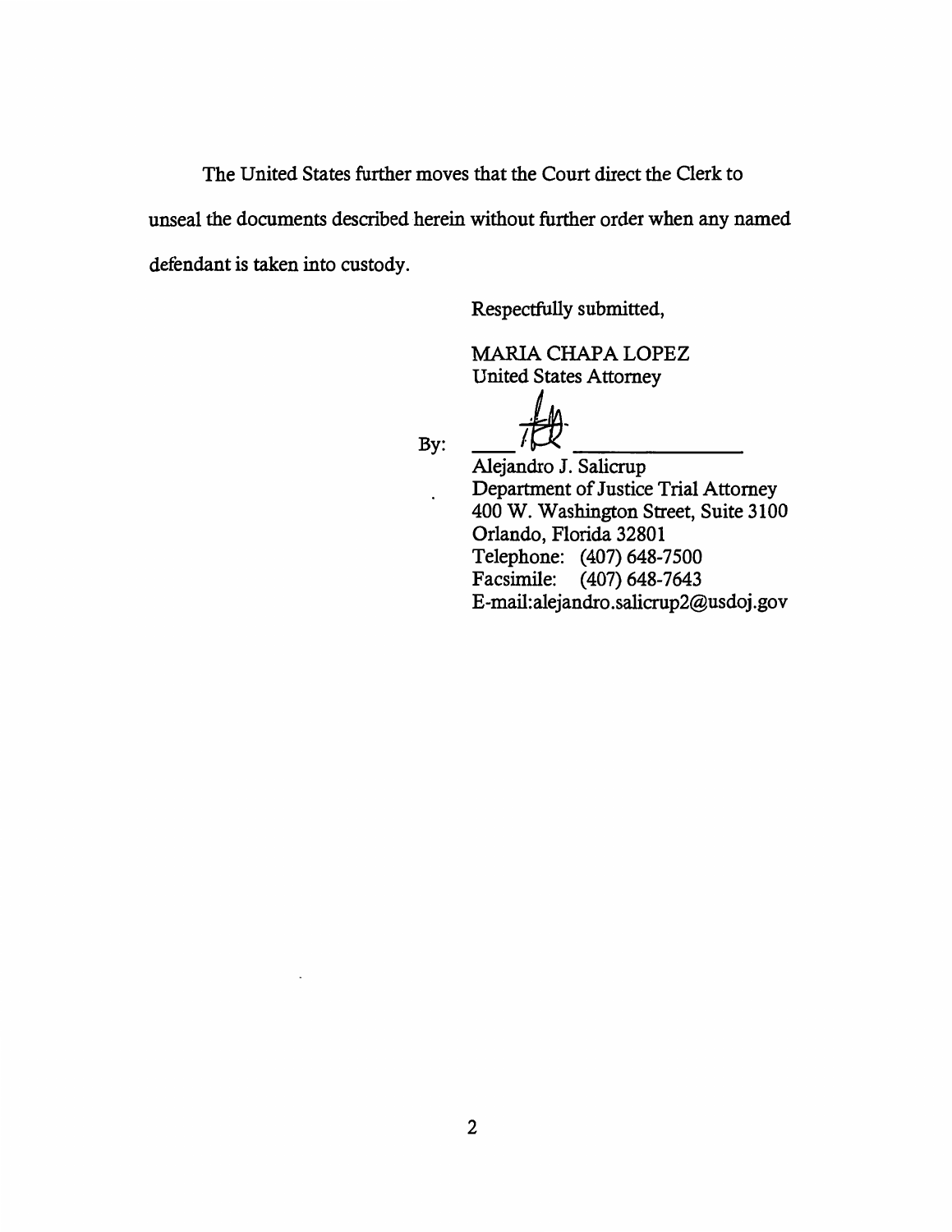AO 91 (Rev. 11/11) Criminal Complaint

## **UNITED STATES DISTRICT COURT**

for the

) ) ) ) ) ) )

Middle District of Florida

United States of America Y.

ASHLEY HOOBLER PARRIS

Case No.

8:20-mj-01475-T-SPF

*Defendant(s)* 

## **CRIMINAL COMPLAINT**

I, the complainant in thjs case, state that the following is true to the best of my knowledge and belief.

On or about the date(s) of Cortober 2018 to March 30, 2020 in the county of Hillsborough Middle District of Florida , the defendant(s) violated: *Code Section Offense Description*  in the

18 U.S.C. § 1349

Attempt and conspiracy. Conspiracy to commit offense or to defraud United States.

This criminal complaint is based on these facts: Please see the affidavit.

**0** Continued on the attached sheet.

*Complainanl 's signature* 

Derek Maloney, Special Agent

*Printed name and title* 

Sworn to before me and

Date: 05/14/2020

*didge's signature* 

City and state: Tampa, Florida Hon. Sean Flynn, United States Magistrate *Primed name and title*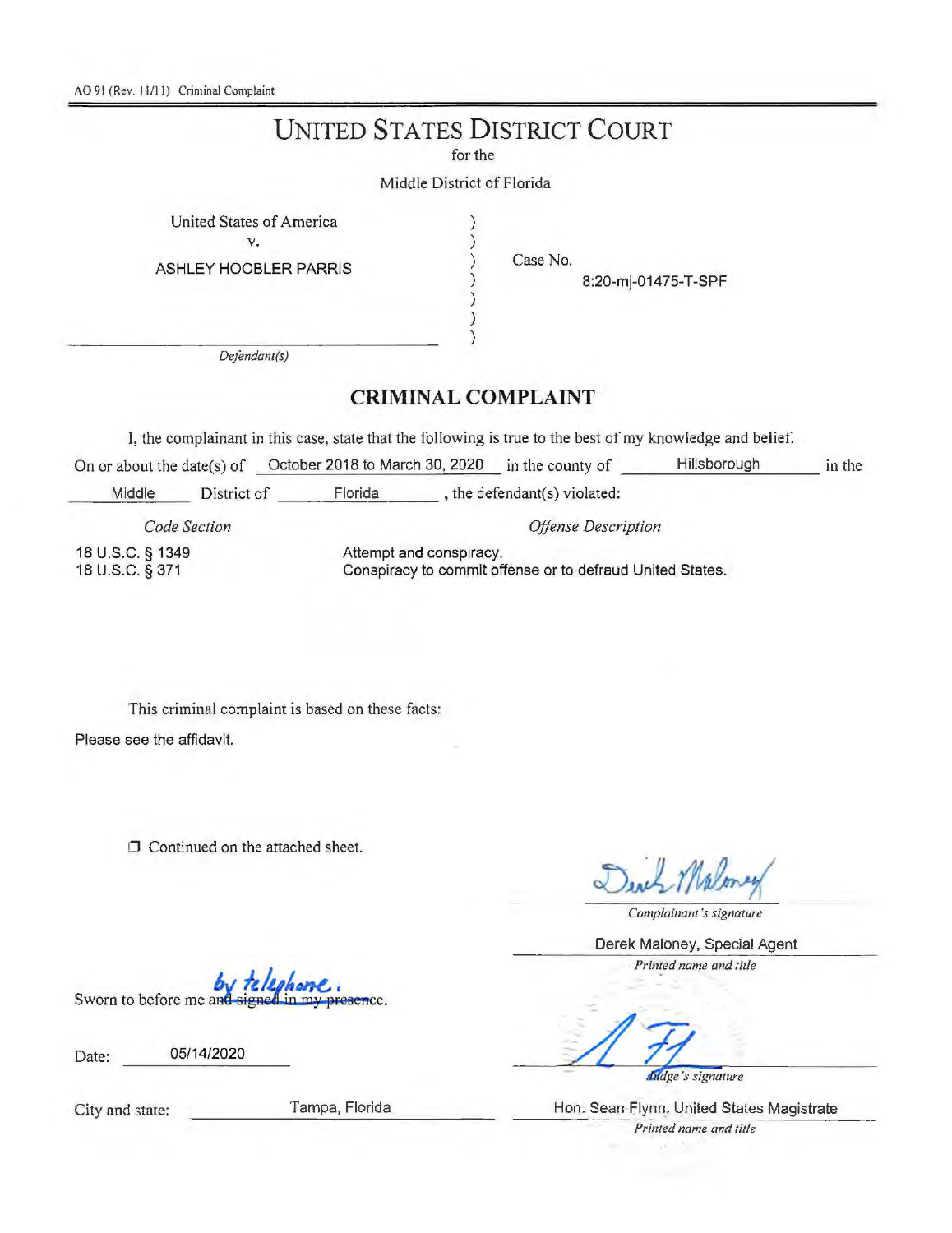#### **STATE OF FLORIDA**

#### **COUNTY OF HILLSBOROUGH**

#### **AFFIDAVIT** IN **SUPPORT OF CRIMINAL COMPLAINT**

I, Derek Maloney, a Special Agent with the United States Department of Health and Human Services, Office of the Inspector General ("HHS OIG"), being first duly sworn, hereby depose and state:

#### **AFFIANT'S BACKGROUND**

1. I am a Special Agent with HHS OIG and have been since 2016. I am currently assigned to the Tampa Field Office, where I investigate violations of federal law, including health care fraud and conspiracies to commit health care fraud. I have received extensive training in investigations of fraud related to the United States health care system. I have participated in numerous investigations involving health care fraud and conspiracies to commit health care fraud. Furthermore, during these and other investigations, I have participated in search warrants, conducted arrests, reviewed evidence of fraud, and consulted with other agents and law enforcement officers who have seized and/or reviewed evidence of fraud.

2. This affidavit is written in support of a criminal complaint charging ASHLEY HOOBLER *PARRlS* ("HOOBLER") with conspiracy to commit health care fraud, in violation of Title 18, United States Code, Section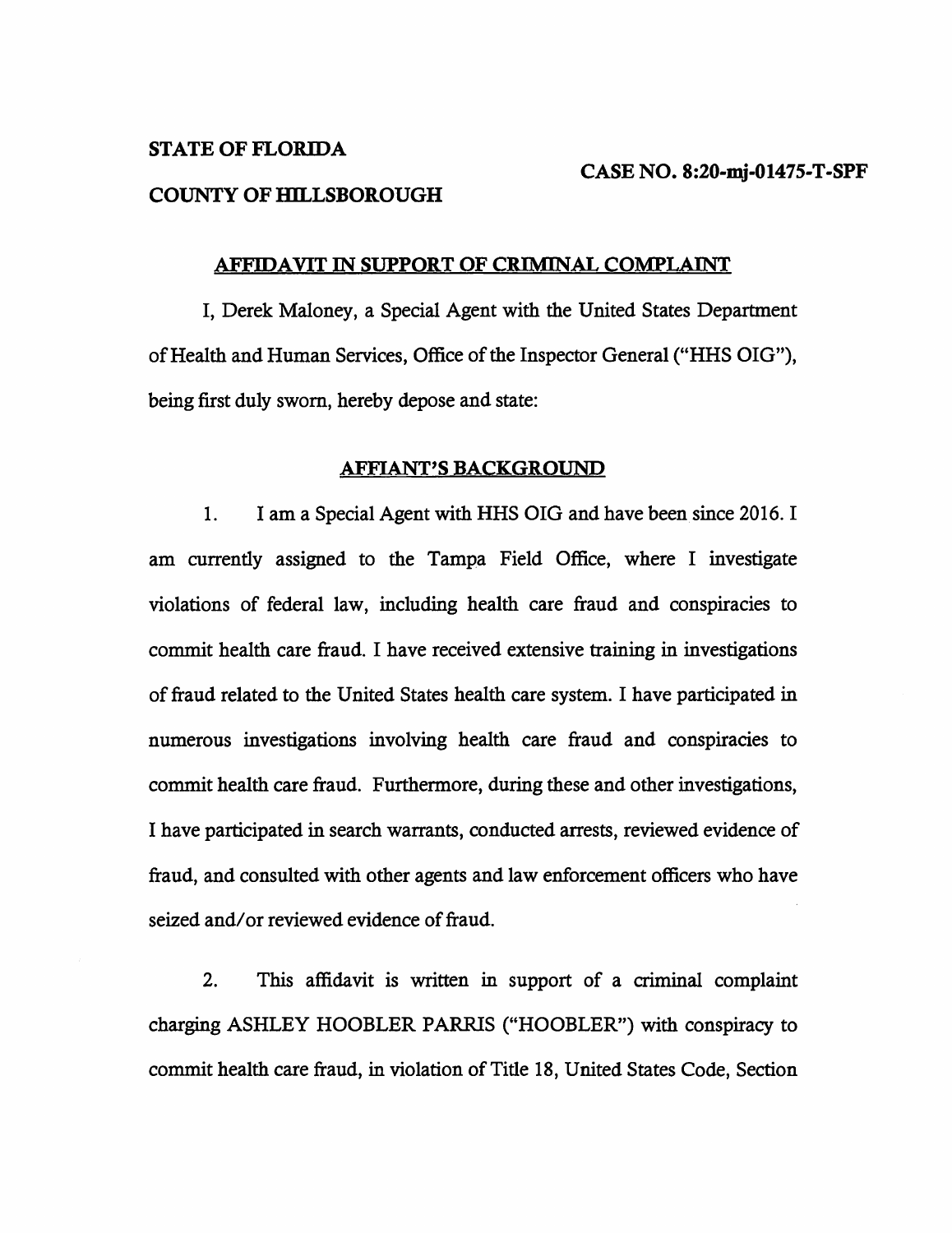1349, and conspiracy to defraud the United States and to pay and receive illegal health care kickbacks, in violation of Title 18, United States Code, Section 371. Further, as will be discussed below, HOOBLER was captured on recorded calls discussing schemes through which she and her co-conspirators would receive kickbacks in exchange for providing beneficiary information and swabs to laboratory owners and operators, who in tum would submit COVID-19 claims for reimbursement.

3. The facts contained in this affidavit are based on my personal knowledge and observations as well as facts relayed to me by other agents, inspectors, and individuals with knowledge of the events described herein.

4. Based on my training and experience and the facts as set forth in this affidavit, there is probable cause to believe that HOOBLER and coconspirators, known and unknown, committed the crimes enumerated above in the Middle District of Florida, and elsewhere.

5. This affidavit does not contain all the facts of this investigation known to me or to other law enforcement personnel. Rather, it sets forth only those facts necessary to establish probable cause in support of this criminal complaint against HOOBLER.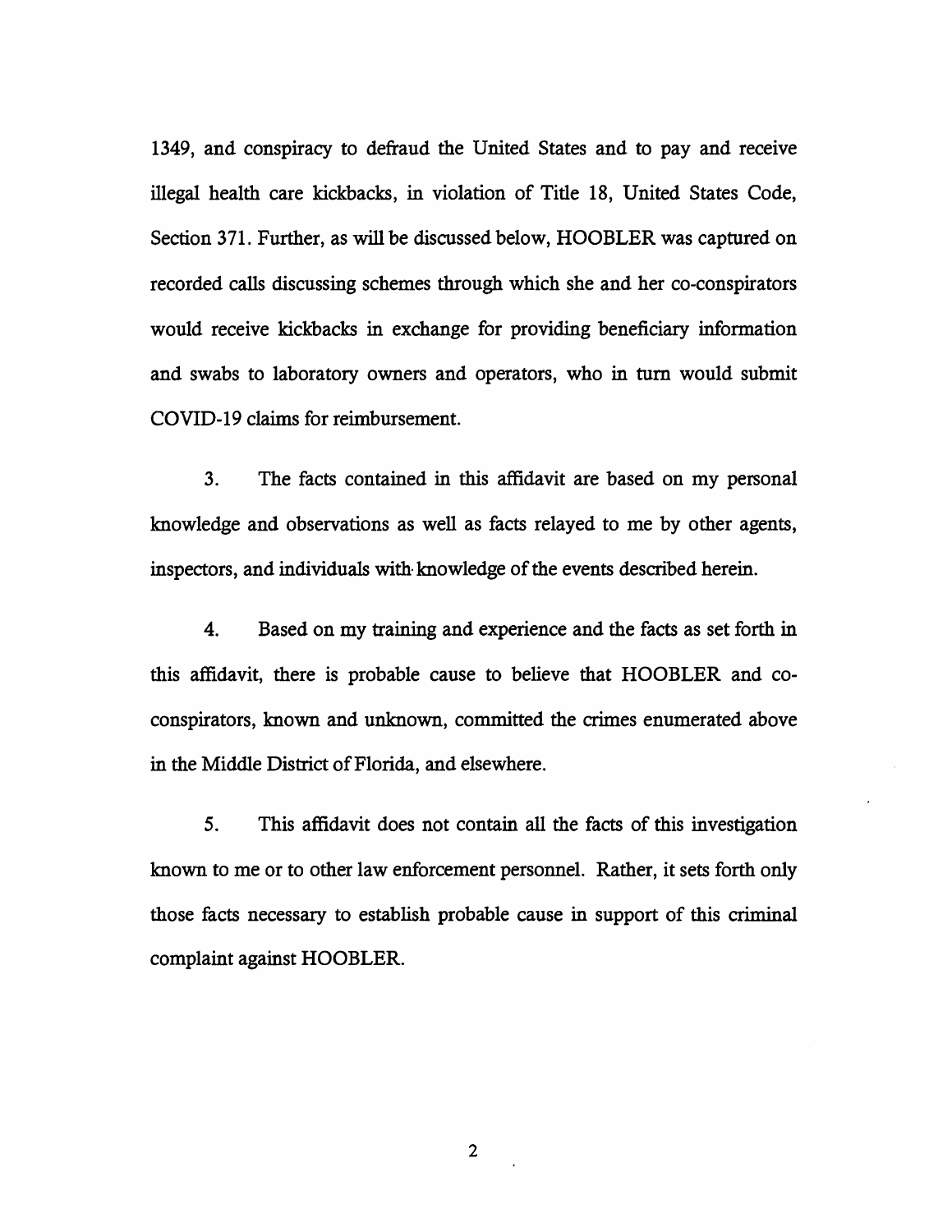#### **THE MEDICARE PROGRAM**

6. The Medicare Program ("Medicare") was a federally funded program that provided free or below-cost health care benefits to certain individuals, primarily the elderly, blind, and disabled. Medicare was administered by the Centers for Medicare and Medicaid Services ("CMS"), a federal agency under the United States Department of Health and Human Services ("HHS"). Individuals who received benefits under Medicare were referred to as Medicare "beneficiaries." Medicare was divided into multiple parts with separate coverages: Part A covered hospital inpatient care; Part B covered physicians' services and outpatient care; Part C covered Medicare Advantage Plans; and Part D covered prescription drugs.

7. Physicians, clinics, and other health care providers, including laboratories, all of which provided services to Medicare beneficiaries, were able to apply for and obtain a "provider number." A health care provider that received a Medicare provider number was able to file claims with Medicare to obtain reimbursement for services provided to beneficiaries.

8. A Medicare claim was required to contain certain important information, including: (a) the Medicare beneficiary's name and Health Insurance Claim Number ("HICN"); (b) a description of the health care benefit, item, or service that was provided or supplied to the beneficiary; (c) the billing codes for the benefit, item, or service; (d) the date upon which the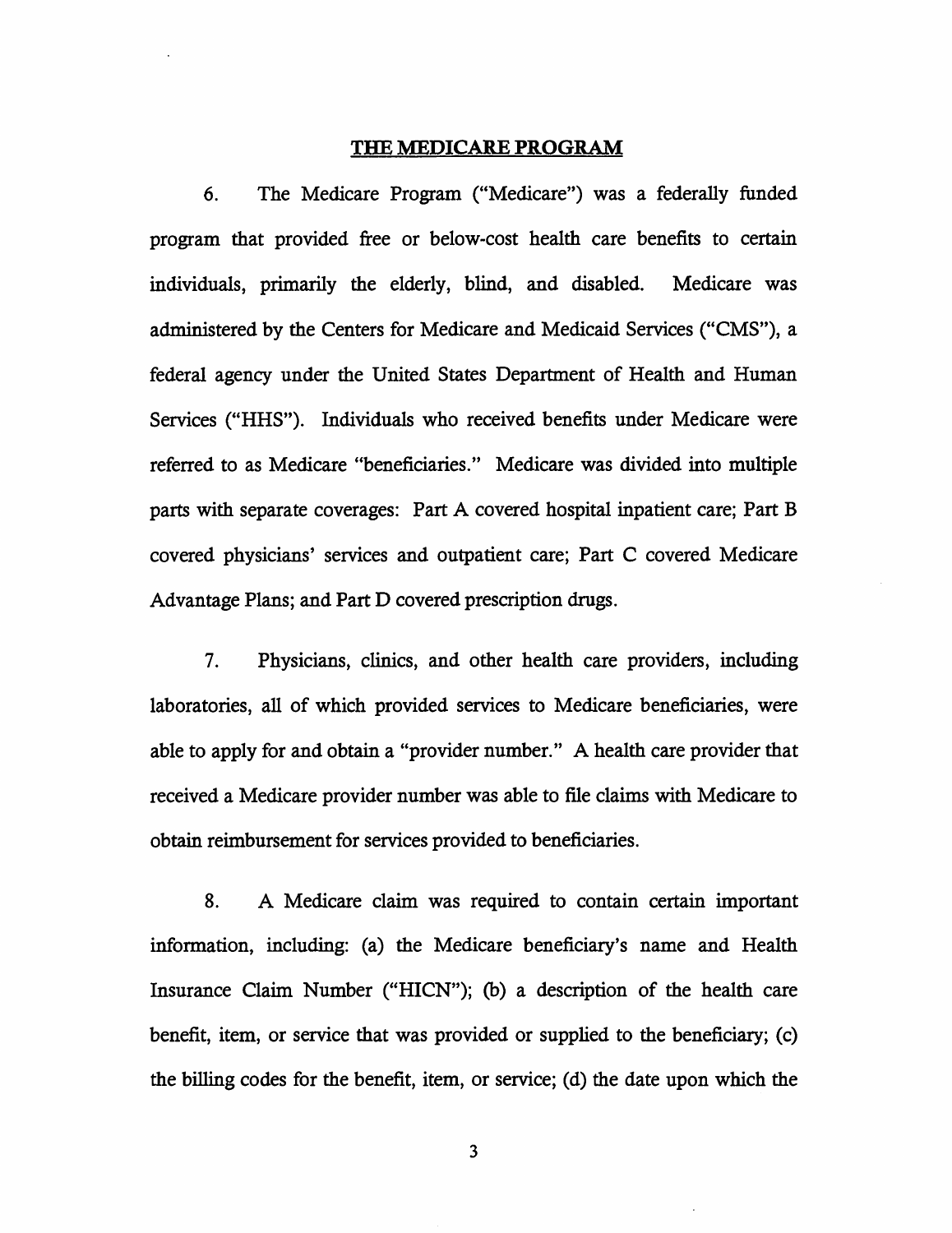benefit, item, or service was provided or supplied to the beneficiary; and (e) the name of the referring physician or other health care provider, as well as a unique identifying number, known either as the Unique Physician Identification Number ("UPIN") or National Provider Identifier ("NPI"). The claim form could be submitted in hard copy or electronically.

9. Medicare only paid for services that were medically necessary and reasonable, and which were actually provided as represented. Medicare did not pay claims that were procured based on the payment or receipt of kickbacks and bribes.

10. Medicare was a "Federal health care program" as defined in Title 42, United States Code, Section 1320a-7b{f), and a "health care benefit program" as defined in Title 18, United States Code, Section 24(b).

### **DIAGNOSTIC TESTING**

11. Medicare Part B covered medical testing by clinical laboratories. Some examples of medical tests that fell within the purview of Medicare Part B included:

12. Cancer genomic ("CGX") testing: CGX testing used DNA sequencing to detect mutations in genes that could indicate a higher risk of developing certain types of cancers in the future. CGX testing was not a method of diagnosing whether an individual presently had cancer.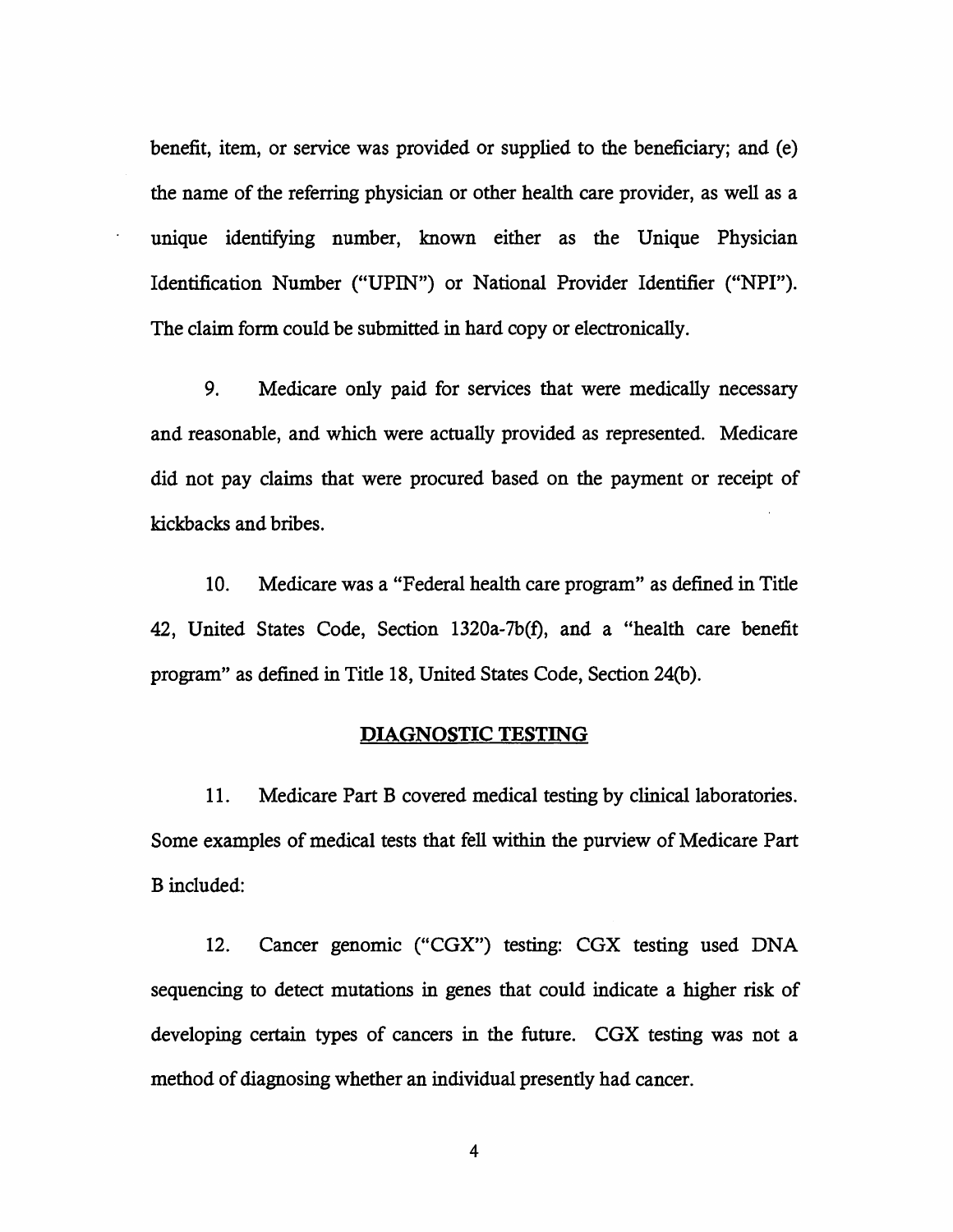13. COVID-19 testing: COVID-19 testing assessed whether an individual had the novel coronavirus disease 2019, commonly referred to as "COVID-19."

14. Respiratory pathogen panel ("RPP") testing: RPP tests detected certain respiratory viruses and bacterial pathogens. The RPP test did not and could not test for COVID-19. Medicare reimbursement rates for the RPP test were approximately four times higher than Medicare reimbursement rates for the COVID-19 test.

15. Generally, in order to have one of the above-described tests conducted, an individual completed a buccal or nasopharyngeal swab, or a respiratory sample, to collect a specimen, which specimen was then transmitted to a laboratory for testing.

16. Medicare did not cover diagnostic testing that was "not reasonable and necessary for the diagnosis or treatment of illness or injury or to improve the functioning of a malformed body member." Title 42, United States Code, Section  $1395y(a)(1)(A)$ . Except for certain statutory exceptions, Medicare did not cover "examinations performed for a purpose other than treatment or diagnosis of a specific illness, symptoms, complaint or injury." Title 42, Code of Federal Regulations, Section  $411.15(a)(1)$ . Among the statutory exceptions Medicare covered were cancer screening tests such as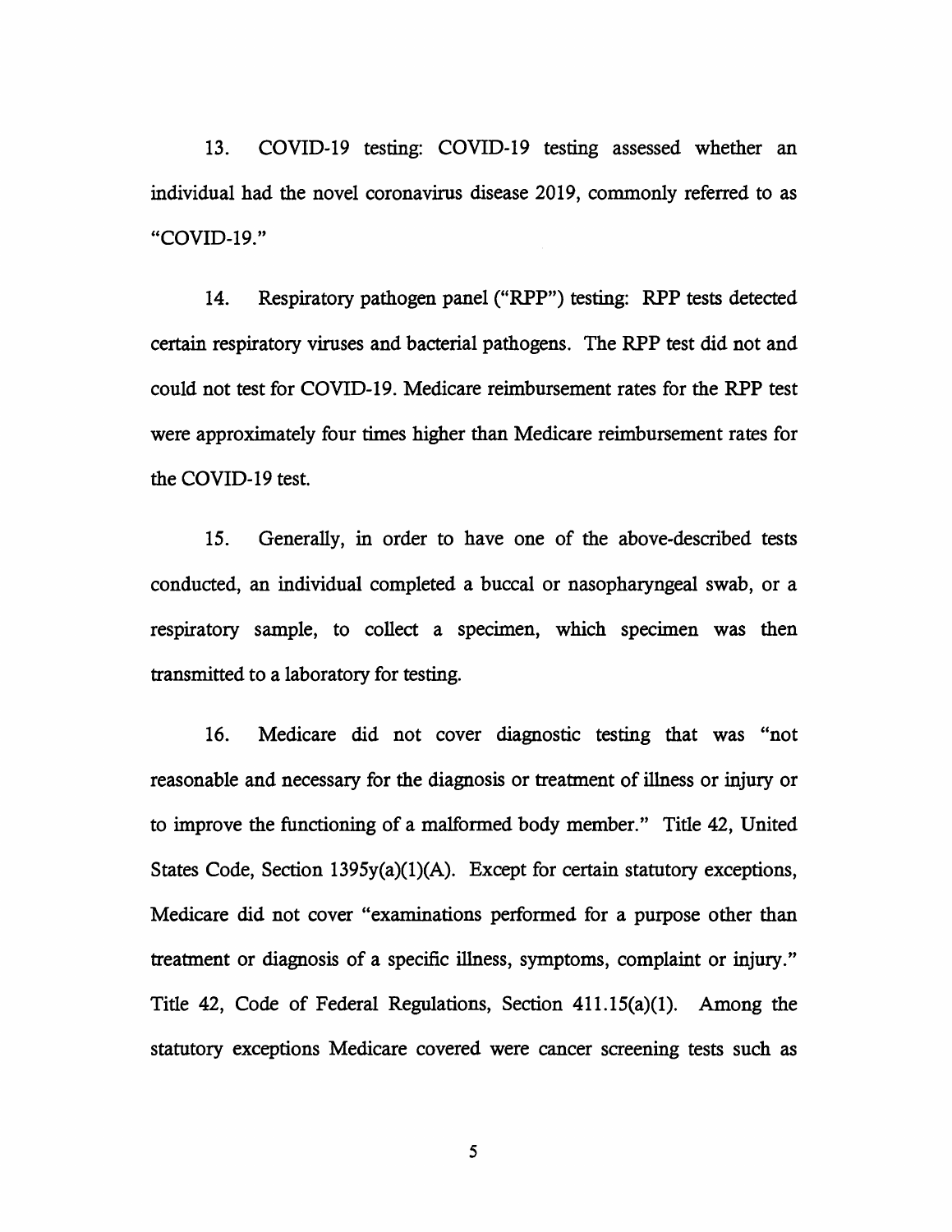"screening mammography, colorectal cancer screening tests, screening pelvic exams, [and] prostate cancer screening tests." *Id.* 

17. If diagnostic testing was necessary for the diagnosis or treatment of illness or injury, or to improve the functioning of a malformed body member, Medicare imposed additional requirements before covering the testing. Title 42, Code of Federal Regulations, Section 410.32(a) provided, "All diagnostic x-ray tests, diagnostic laboratory tests, and other diagnostic tests must be ordered by the physician who is treating the beneficiary, that is, the physician who furnishes a consultation or treats a beneficiary for a specific medical problem and who uses the results in the management of the beneficiary's specific medical problem." *Id.* "Tests not ordered by the physician who is treating the beneficiary are not reasonable and necessary." *Id.* 

18. Because CGX testing did not diagnose cancer, Medicare only covered such tests in limited circumstances, such as when a beneficiary had cancer and the beneficiary's treating physician deemed such testing necessary for the beneficiary's treatment of that cancer. Medicare did not cover CGX testing for beneficiaries who did not have cancer or lacked symptoms of cancer.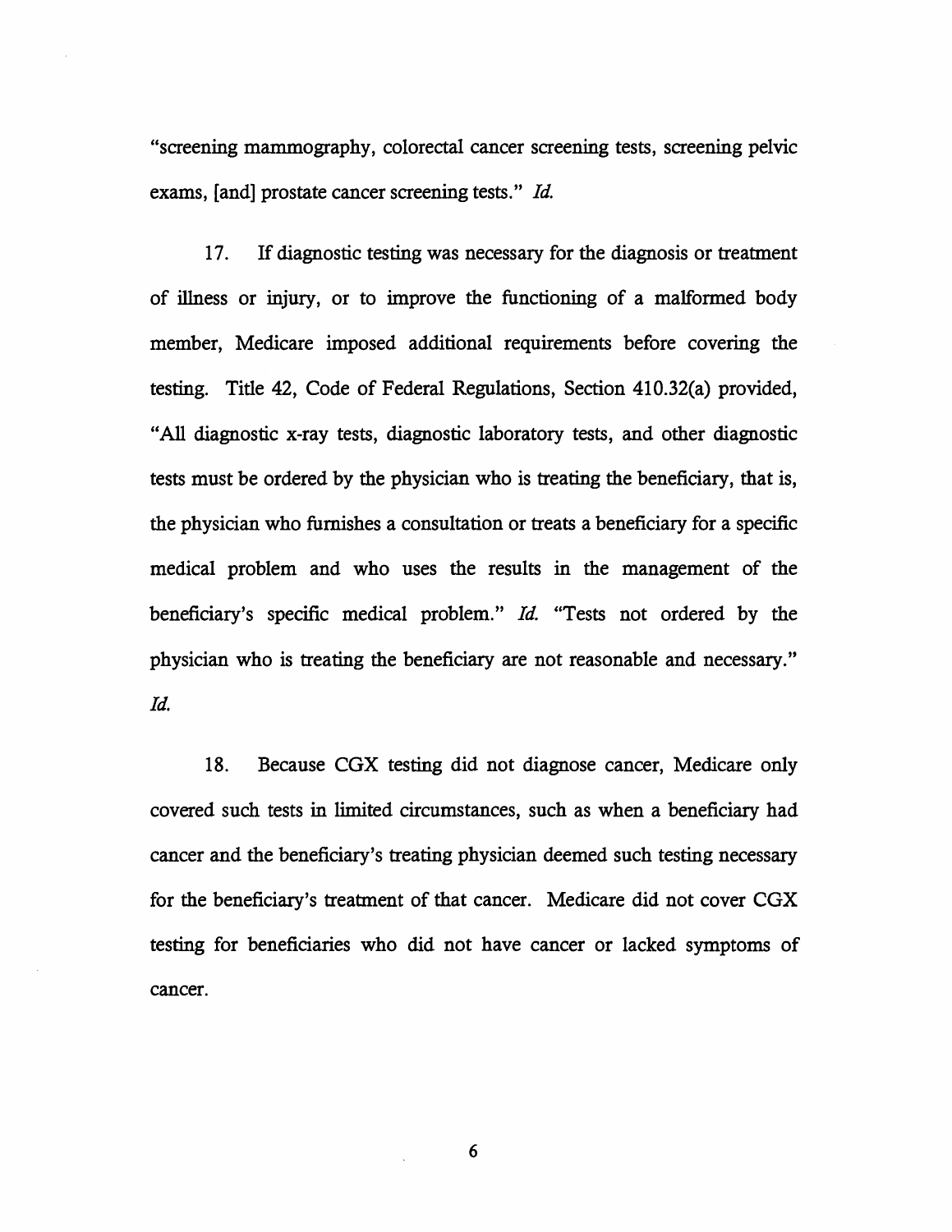#### **RELEVANT INDIVIDUALS AND ENTITIBS**

19. HOOBLER, also known as Ashley Parris and Ashley Hoobler, was a resident of Gwinnett County, Georgia. HOOBLER's principal place of residence was 2497 Young America Dr., Lawrenceville, Georgia, 30043.

20. Encore Health Enrollment, Inc. was a company incorporated under the laws of Georgia with its principal place of business at HOOBLER's residence, 2497 Young America Dr., Lawrenceville, Georgia, 30043. Encore Health Enrollment was a company incorporated under the laws of Ohio with its principal place of business at 730 Peachtree Street Northeast, #570, Atlanta, Georgia, 30308, located in Fulton County, Georgia. Encore Health Enrollment, Inc. and Encore Health Enrollment, hereinafter referred to collectively as "Encore," purported to be a marketing company for genetic testing services. At all times relevant to this affidavit, HOOBLER was the owner, operator, and registered agent of Encore.

21. Company #1 was a Medicare provider with its principal place of business in Ridgeland, Mississippi, located in Madison County. In particular, Company  $#1$  was a laboratory that purported to provide genetic testing services to Medicare beneficiaries.

22. Cooperator #1 was a resident of Hillsborough County, Florida.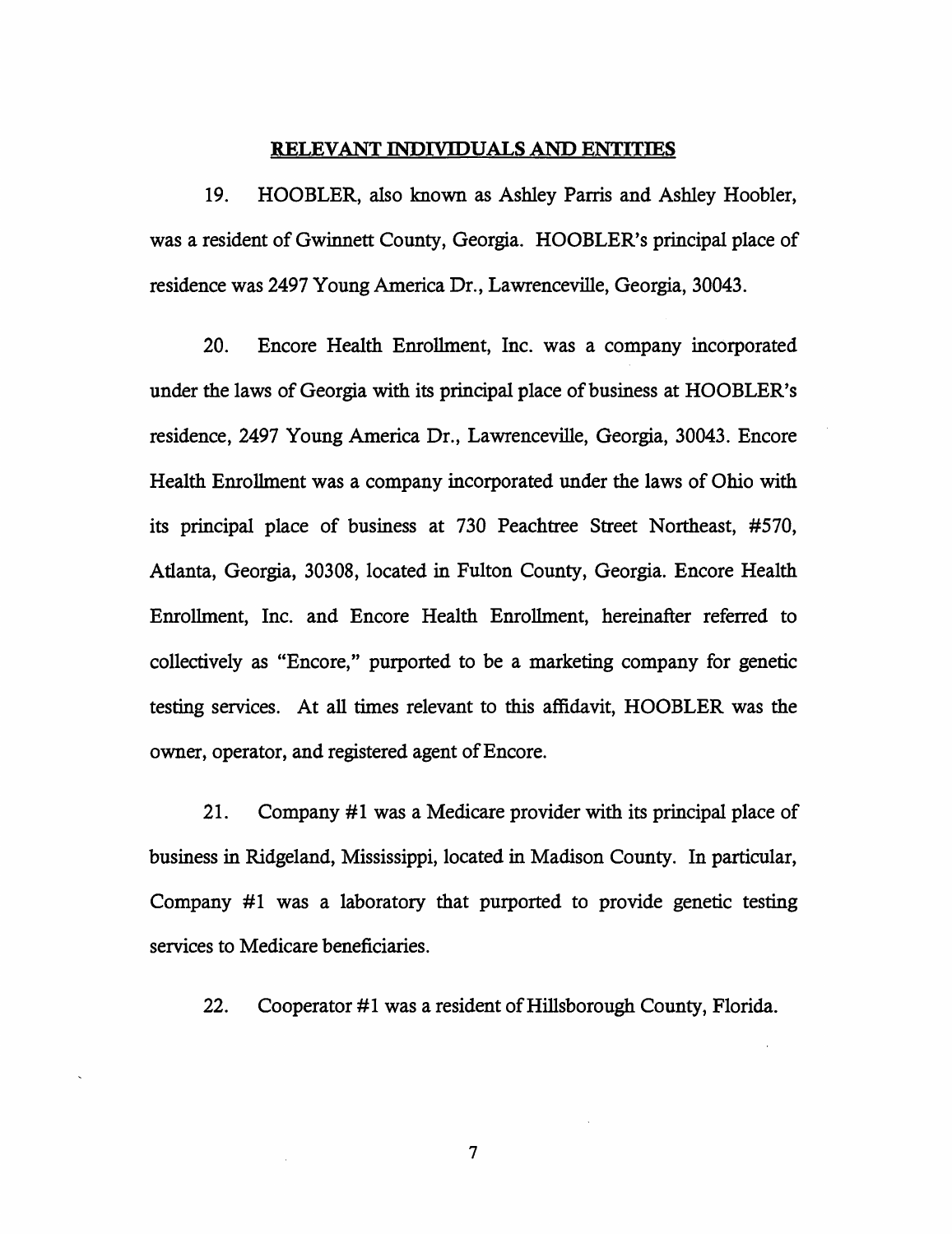23. Medsymphony, LLC ("Medsymphony") was a company with its principal place of business at 53 North Calibogue Cay Road, Hilton Head Island, South Carolina, 29928, located in Beaufort County, South Carolina. Meetmydoc LLC ("Meetmydoc") was a company with its principal place of business at the same address as Medsymphony, 53 North Calibogue Cay Road, Hilton Head Island, South Carolina, 29928. Medsymphony and Meetmydoc, hereinafter referred to collectively as "Medsymphony," purported to provide telemedicine services<sup>1</sup> to health care providers and beneficiaries.

24. Cooperator #2 was the owner of Medsymphony.

#### **PROBABLE CAUSE**

25. HOOBLER was identified during an ongoing investigation of false and fraudulent claims submitted to Medicare that sought reimbursement for laboratory testing services that were (1) not medically necessary and (2) procured through the payment of illegal kickbacks.

26. I know from my training and experience that certain Medicare providers, including laboratories that conduct genetic testing, engage in fraud by pushing CGX tests upon Medicare beneficiaries who do not have a medical

<sup>&</sup>lt;sup>1</sup> Telemedicine was a means via which doctors and patients could connect with each other through the use of telecommunication technology. Telemedicine companies provided telemedicine services to individuals by hiring doctors and other health care providers. Telemedicine companies typically paid doctors a fee to conduct consultations with patients.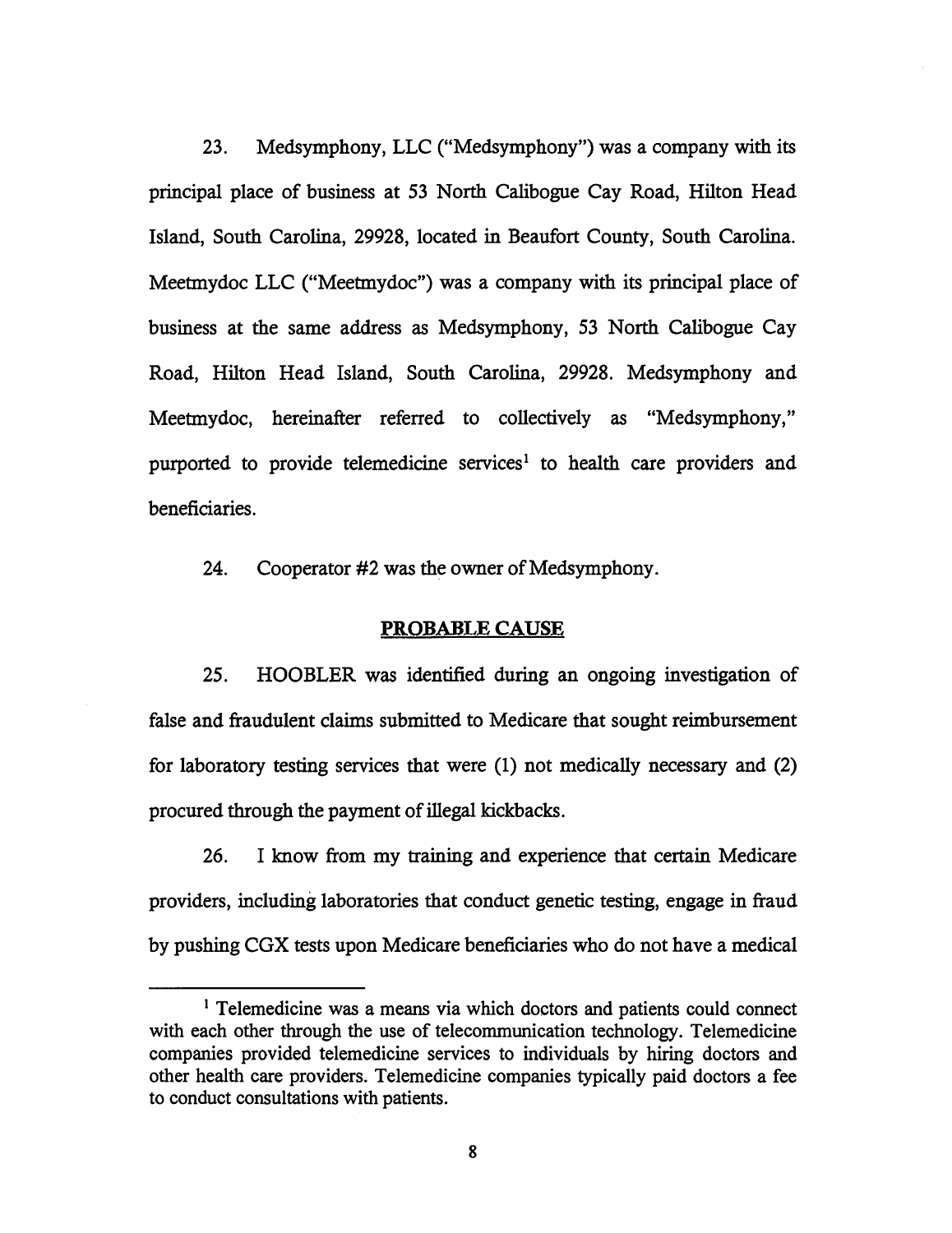need for these items or do not qualify for these tests under Medicare's rules. The owners and operators of such laboratories often use doctors' groups and marketing groups to aggressively market genetic testing kits to Medicare beneficiaries, without regard to whether the tests are medically necessary or whether the beneficiaries qualify for the tests under Medicare's rules. Based on my training and experience, as an incentive to participate in the fraud, the owners and operators of the laboratories conducting the testing pay illegal kickbacks to the marketing groups in exchange for supplying beneficiaries for testing, typically on a per-test basis. As part of this type of scheme, co- *)*  conspirators who operate telemedicine companies also often provide doctors to perform "consultations" with Medicare beneficiaries to justify the issuance of a doctor's order for testing services. Based on my training and experience, I know that in many cases, these doctors do not actually perform the consultation with the beneficiaries, as they are required to do under Medicare's rules and, in exchange for an illegal kickback, instead authorize the tests without conducting valid examinations of the beneficiaries.

27. In this case, the investigation has revealed that Company #1: (a) submitted claims to Medicare for CGX testing of Medicare beneficiaries who were procured through bribes and kickbacks; and (b) created false, fictitious, and fraudulent paperwork to conceal the bribery scheme from Medicare. Between in or around January 2018 and in or around February 2020, Company #1 submitted approximately \$111 million in claims to Medicare, of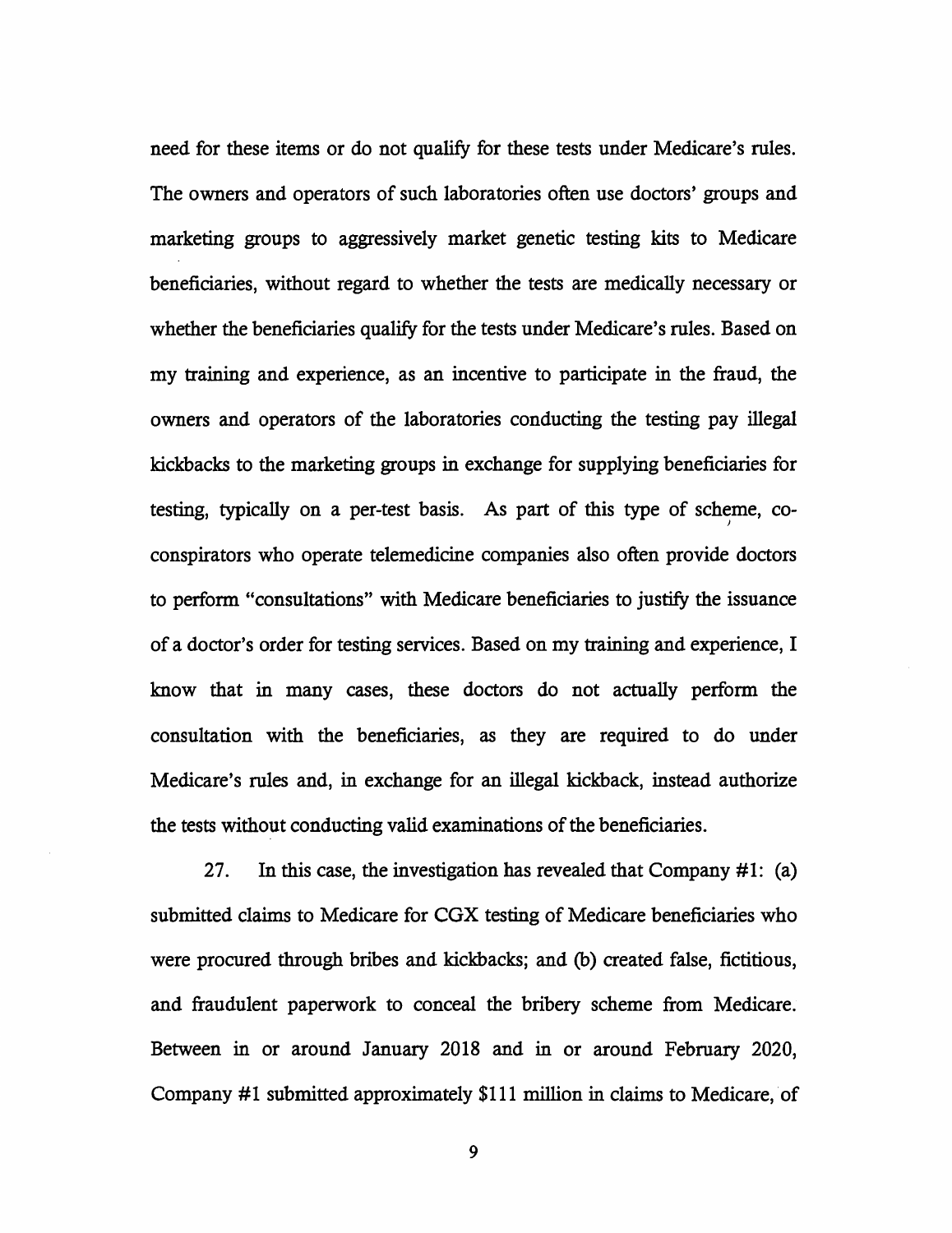which Medicare paid approximately \$38 million.

28. To submit CGX testing claims to Medicare, Company #1 needed (a) beneficiaries with valid Medicare numbers who were willing to complete a CGX swab; and (b) prescriptions issued by doctors for the genetic testing, also known as doctors' orders ("D.0.s").

29. The investigation has revealed that HOOBLER's role in the scheme was to obtain completed CGX swabs from Medicare beneficiaries and D.0.s for diagnostic testing, and provide them to Company #1, so that Company #1 could submit false and fraudulent claims to Medicare. In exchange, Company #1 paid HOOBLER's purported marketing company, Encore, illegal kickbacks. Company #1 paid these kickbacks to Encore, and HOOBLER, through Cooperator #1. HOOBLER obtained the beneficiaries through other so-called marketers operating in the Middle District of Florida, and elsewhere, who solicited beneficiaries for the genetic testing services without regard to their medical necessity. These "marketers" targeted older individuals at gyms, among other places. HOOBLER, together with Cooperator #1, then obtained the D.O.s for CGX testing by paying illegal kickbacks to Cooperator #2 and Medsymphony, his/her telemedicine company.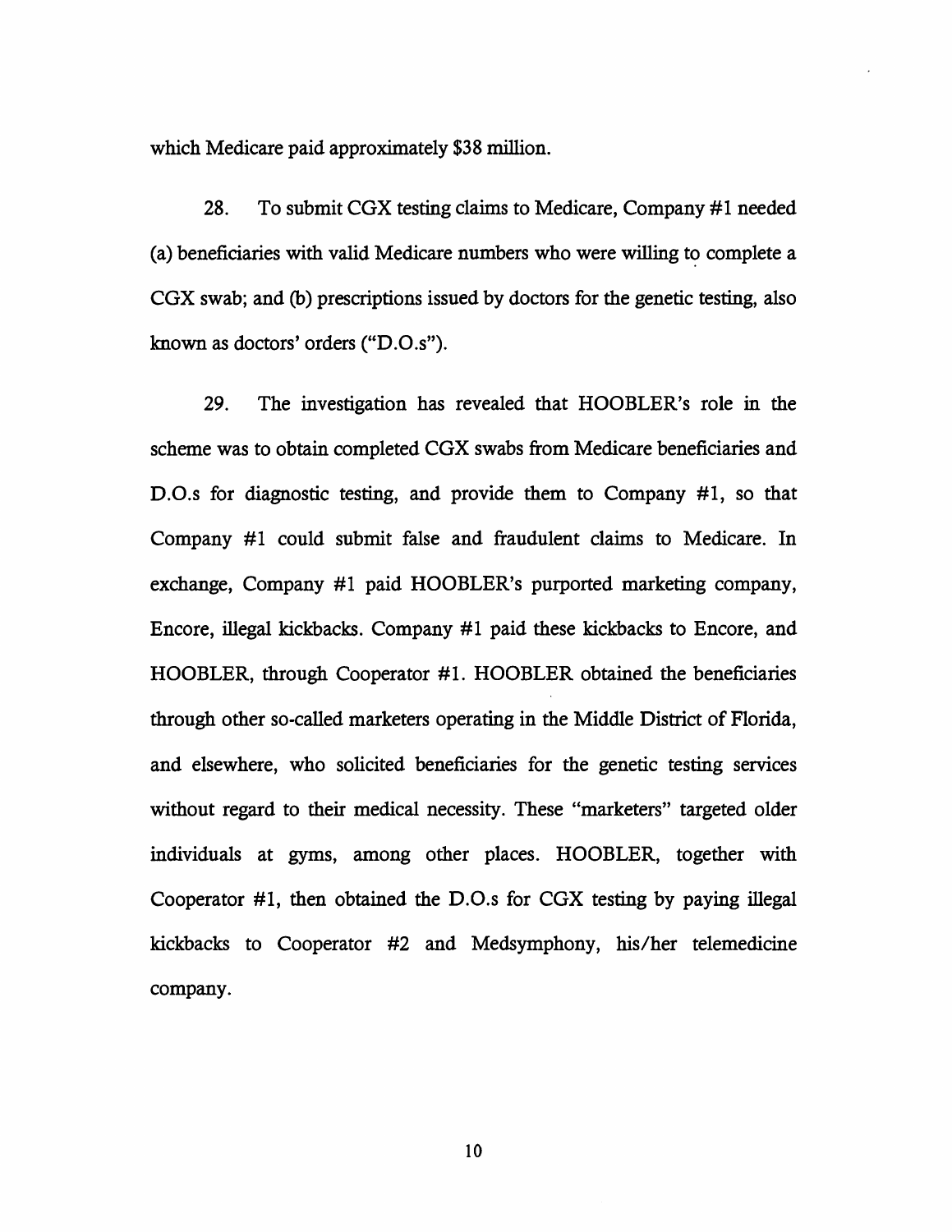#### **A. Evidence of HOOBLER's Involvement** in **CGX Testing Fraud**

30. In sum, HOOBLER and her co-conspirators would obtain Medicare patient information and swabs by having Medicare beneficiaries complete genetic test kits. HOOBLER and her co-conspirators would obtain D.O.s for CGX testing for those beneficiaries by paying illegal kickbacks to coconspirators at telemedicine companies. HOOBLER also received illegal kickbacks in exchange for sending the completed CGX swabs and D.0.s to a laboratory for processing and billing.

31. Cooperator  $#1$  was charged with conspiracy to commit health care fraud, in violation of Title 18, United States Code, Section 1349, and conspiracy to defraud the United States and receive kickbacks, in violation of Title 18, United States Code, Section 371. It is anticipated that Cooperator #1 will plead guilty to violating Title 18, United States Code, Section 371. Cooperator #1 is presently cooperating with the government.

32. Cooperator #1 informed the government that prior to his/her cooperation, he/she was introduced to HOOBLER in the on or about October 2018 in order to develop a CGX "business deal." Cooperator  $#1$  then began working with HOOBLER directly. Based on HOOBLER's statements to Cooperator #1, Cooperator #1 understood HOOBLER to be the owner of Encore, a marketing company for genetic testing.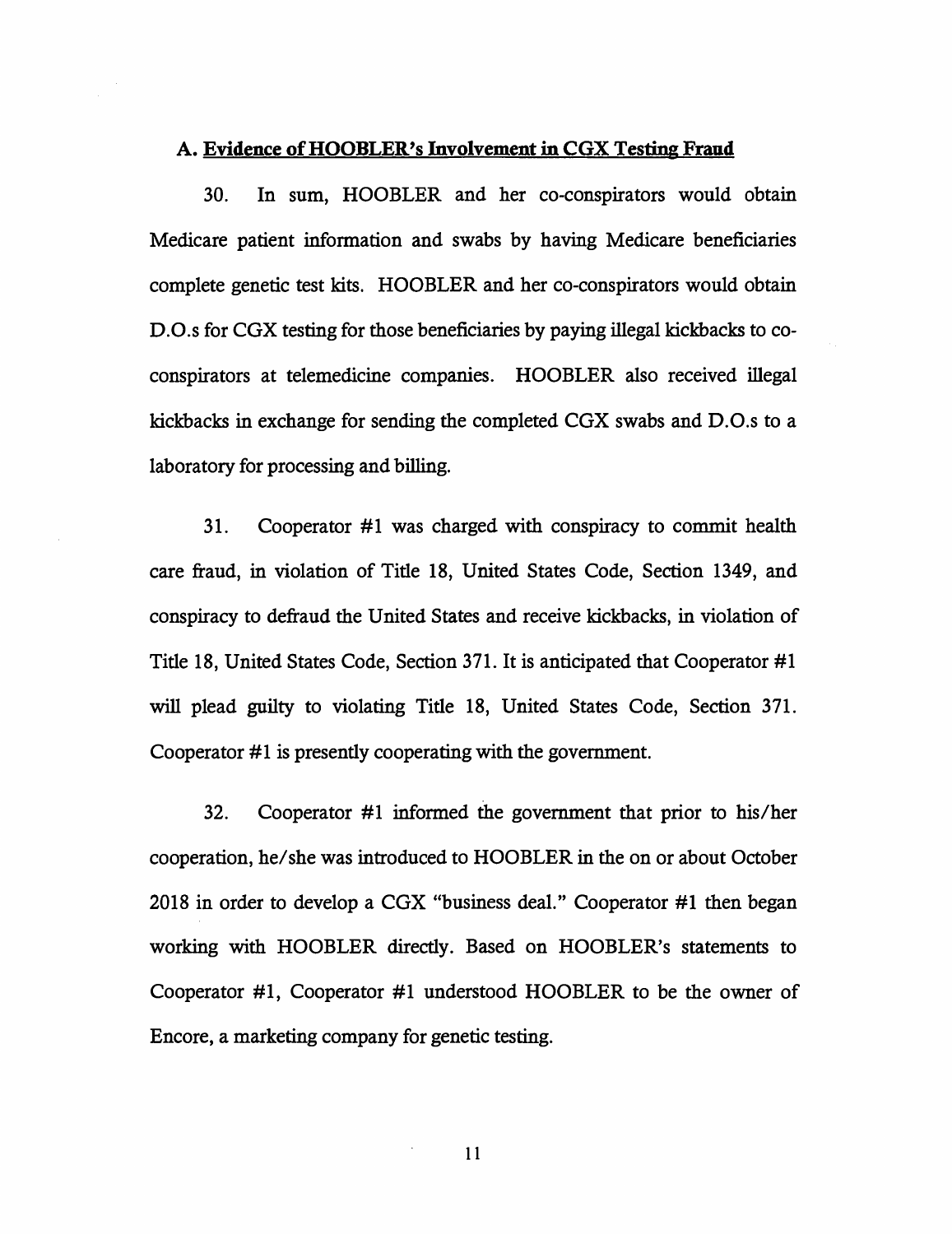33. Cooperator  $#1$  further explained that Cooperator  $#1$  had a preexisting relationship with Company  $#1$ , a laboratory based in Mississippi. Cooperator #1 introduced HOOBLER to Company #1 and brokered a verbal agreement between them. Through that agreement, HOOBLER would receive approximately 40% to 50% of the reimbursement Medicare paid out for purported genetic testing services in exchange for each completed CGX swab and D.O. that HOOBLER referred to Company #1. Cooperator #1 recommended that HOOBLER utilize Medsymphony for telemedicine consults to obtain D.O.s, which she did. Cooperator #1 paid HOOBLER's telemedicine fees directly to Medsymphony on her behalf, which was approximately  $$100-$125$  per test.<sup>2</sup> Medsymphony sent the invoices for D.O.s directly to Cooperator #1. In return for his/her participation in this arrangement, Cooperator  $#1$  would receive a portion of the illegal kickbacks paid by Company #1 for completed CGX swabs and D.O.s that HOOBLER and Cooperator  $#1$  referred to Company  $#1$ .

34. Cooperator  $#1$  further told law enforcement that he/she would initially receive payments from Company #1 for completed CGX swabs and

<sup>&</sup>lt;sup>2</sup> Cooperator #1 explained that his/her agreement with HOOBLER was that Cooperator  $#1$  was responsible for paying kickbacks to Cooperator  $#2$ and the owners and operators of Medsymphony in exchange for the D.O.s from Medsymphony on behalf of HOOBLER. According to Cooperator #1, Medsymphony originally charged approximately \$100 per CGX test D.O., but later increased that to approximately \$125 per CGX test D.O.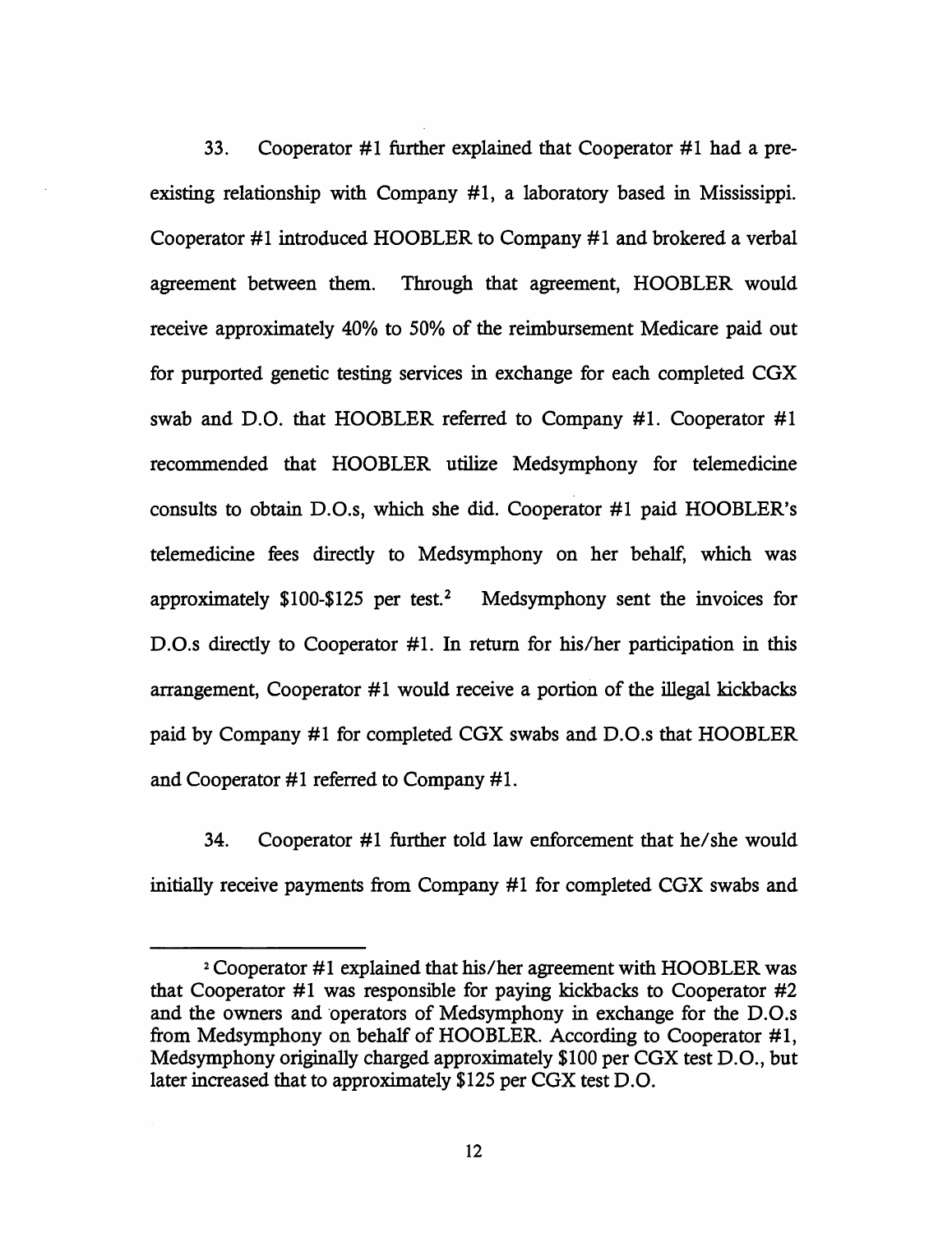D.O.s that HOOBLER submitted. Cooperator #1 stated that he/she would then pay HOOBLER her percentage portion of the kickback received from Company #1. Cooperator #1 clarified that he/she stopped working with HOOBLER in or around April 2019. Cooperator #1 stated that he/she believed Company #1 stopped submitting kickback payments around this time. According to Cooperator #1, as of the time when Cooperator #1 began cooperating, Company #1 still owed HOOBLER monies for completed CGX swabs and D.O.s that HOOBLER had submitted to Company #1 prior to April 2019.

35. On or about May 25, 2019, Cooperator #1 emailed HOOBLER at AHOOBLER@ENCOREHEALTHENROLLMENT.COM. The email was titled "ENC to date." The email contained an attached Excel spreadsheet showing a listing of Medicare beneficiaries referred by HOOBLER, through Encore, to Company #1 and amounts paid by Company #1 to HOOBLER in exchange for those referrals to date. The spreadsheet listed total charges as \$1,629,256.93, with total payments as \$782,968.92.

36. A preliminary review of Cooperator #l's banking records corroborated Cooperator #1's description of the scheme. Specifically, this preliminary review showed that, before Cooperator #1 began cooperating in this investigation, Company #1 made multiple wire payments to Cooperator #1, and Cooperator #1 made multiple wire payments to HOOBLER. The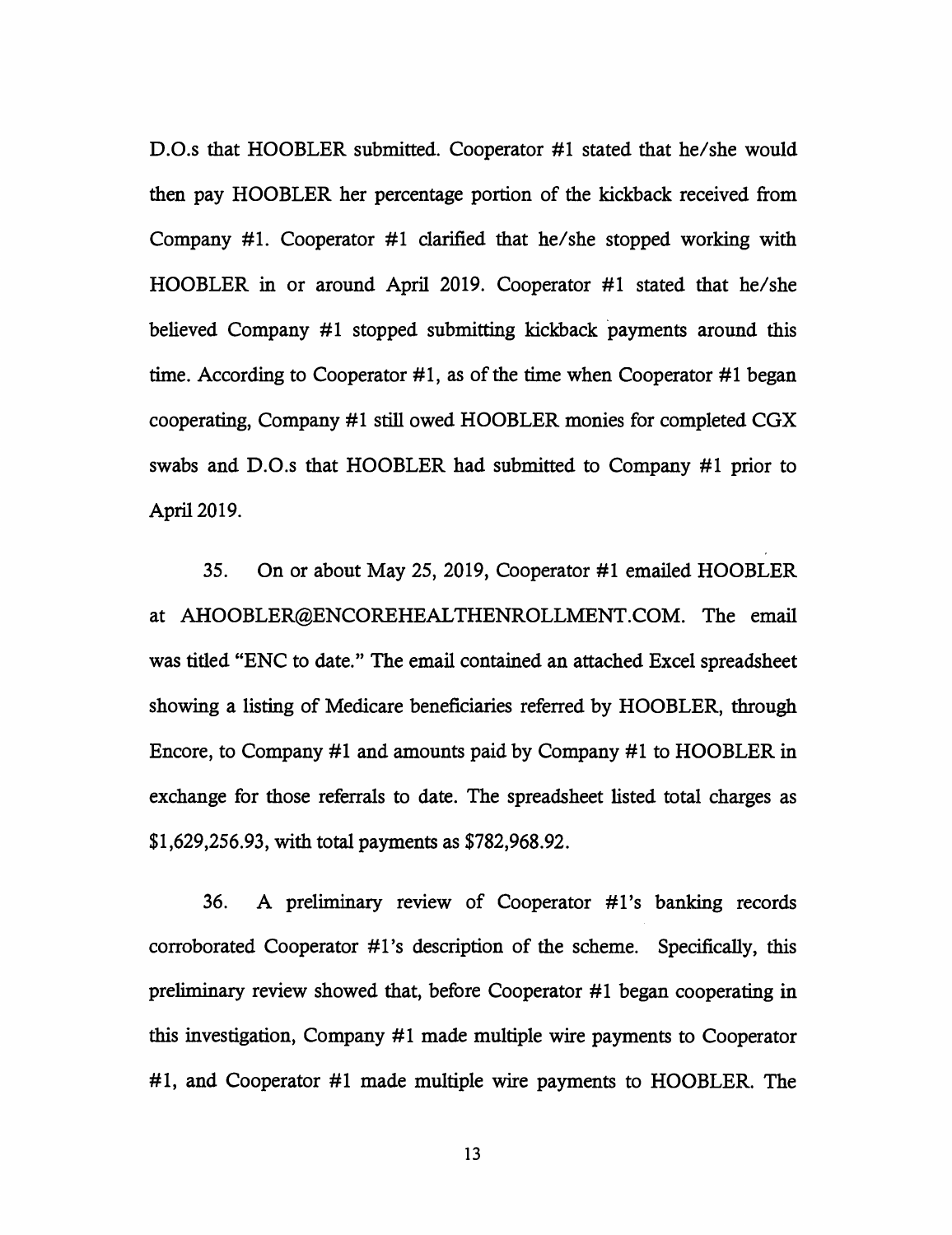wire transfers from Cooperator #1 to HOOBLER identified to date total approximately more than \$100,000.

37. In or around February 2020, at the direction of law enforcement, Cooperator #1 began conducting consensually monitored and recorded phone calls and text messages with HOOBLER. As described below, the recorded calls and messages captured discussions with HOOBLER about illegal kickback payments and the creation of fake, backdated invoices.

38. On or about February 25, 2020, Cooperator #1 and HOOBLER spoke on the phone. During the call, Cooperator #1 asked HOOBLER if Company #1 still owed her any monies for the swabs and D.O.s HOOBLER submitted to Company  $#1$ , which enabled Company  $#1$  to submit genetic test claims to Medicare. HOOBLER indicated that Company #1 still owed her money. Cooperator #1 told HOOBLER that if she put together a list of the monies that Company #1 owed, he/she could try to get Company #1 to pay the outstanding amounts. HOOBLER stated, "Oh, okay, yeah, we could do that."

39. On or about March 4, 2020, Cooperator #1 and HOOBLER spoke on the phone regarding the genetic testing claims for which Company #1 still owed HOOBLER illegal kickbacks. During the call, HOOBLER stated that she was preparing a spreadsheet listing Medicare beneficiaries she had referred to Company #1 for cancer genetic testing, but had not received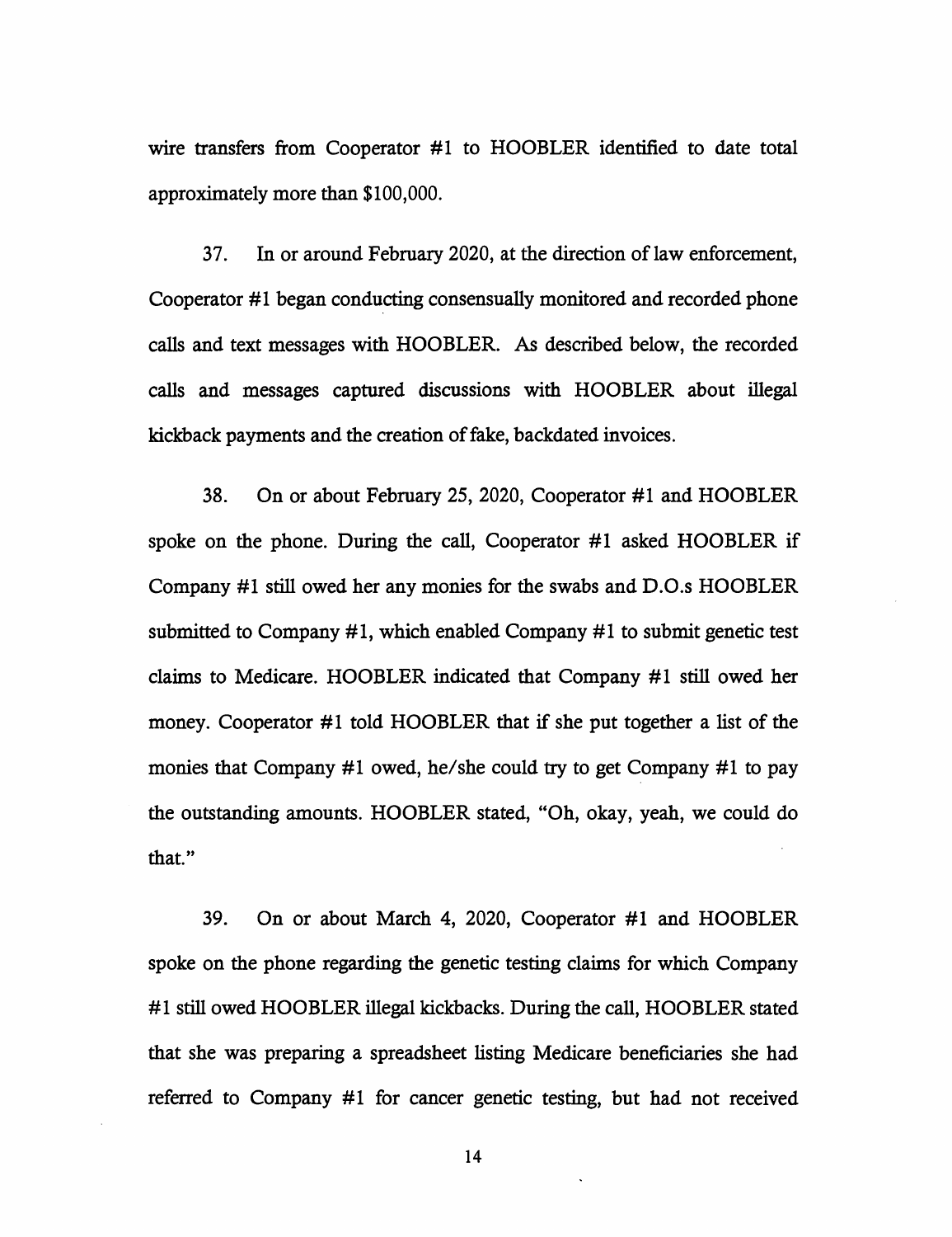payment on. HOOBLER stated that the list included approximately 220 genetic tests. HOOBLER added that she could not recall what percentage of each claim Company #1 had agreed to pay her. HOOBLER asked Cooperator  $#1<sup>3</sup>$  what percentage she should list in her spreadsheet. Cooperator #1 suggested that HOOBLER should list it at 45% to 50% of the Medicare reimbursement.

40. On or about March 4, 2020, HOOBLER emailed Cooperator #1 from AHOOBLER@ENCOREHEALTHENROLLMENT.COM. The email was titled "Company #1." The email stated, "..., The sheet is attached below for Company #1. Thank you!! Cordially, Ashley HOOBLER, Vice President, Encore Health Enrollment." Attached was a spreadsheet from HOOBLER titled "[COMPANY #1] OUTSTANDING." The spreadsheet contained a list of Medicare beneficiaries sent to Company #1 from Encore, dates the genetic tests were sent to the lab, and expected Medicare reimbursement amounts. The spreadsheet contained the following totals:

60 personals \$415,918.80  $\text{TOTAL} = $1,152,707.41$ 149 family \$736,788.61  $50\% = $576,353.70$ 

41. On or about March 13, 2020, Cooperator #1 and HOOBLER spoke on the phone about outstanding payments from Company #1. Cooperator #1 told HOOBLER that Company #1 was going to need some

 $3$  Cooperator #1 is not a medical professional.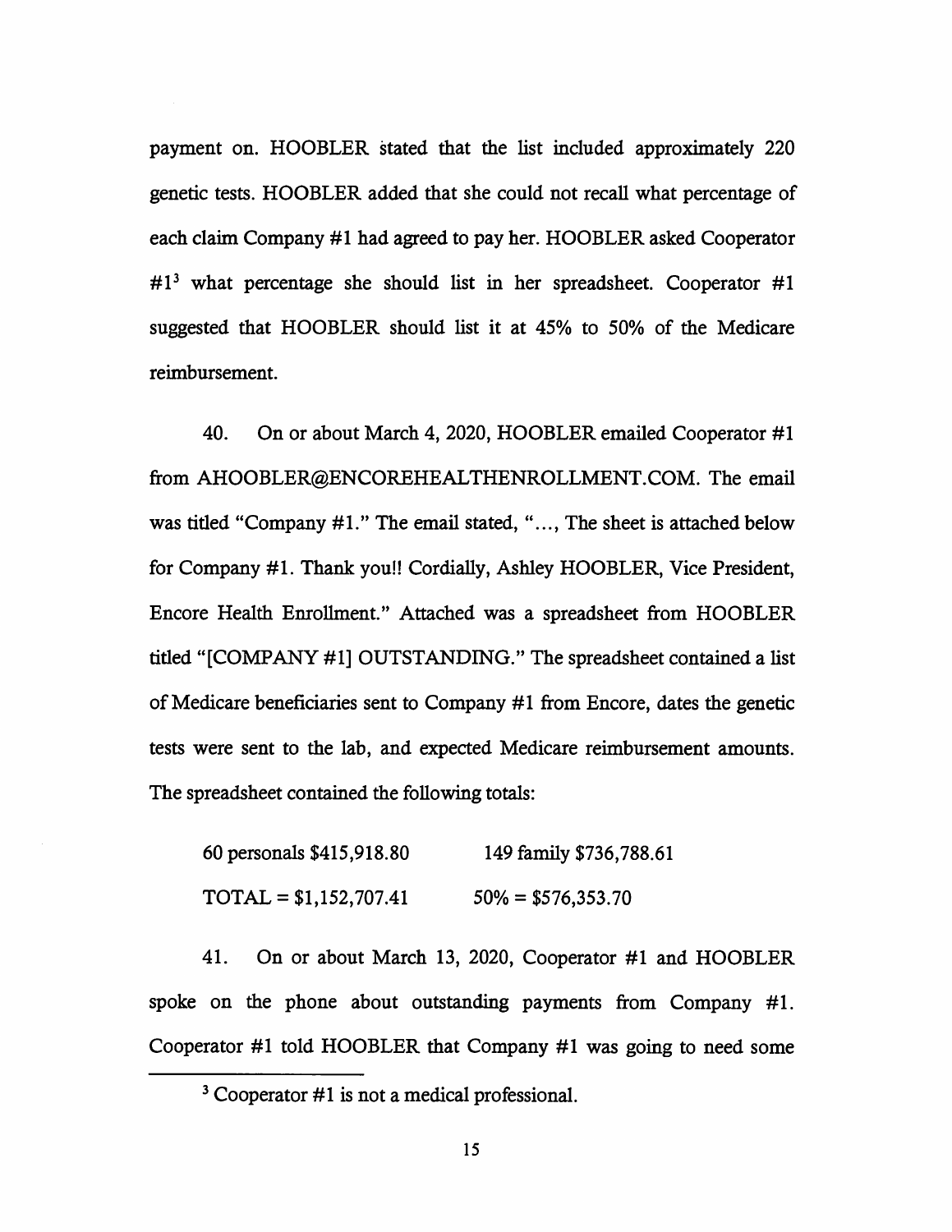type of invoice to detail why they were paying her, because they were concerned about an audit in the future and wanted to make sure they "paper the file."

42. Cooperator #1 and HOOBLER agreed that they should create invoices for their purported "marketing services," and that the invoices should be broken down into hourly services. HOOBLER further agreed to submit the fraudulent invoices. Later the same day, HOOBLER sent the hourly invoices from Encore to Cooperator #1 using email address AHOOBLER@ENCOREHEALTHENROLLMENT.COM.

43. On or about March 13, 2020, HOOBLER emailed Cooperator #1 from AHOOBLER@ENCOREHEALTHENROLLMENT.COM. The email was titled "new invoice." The email contained two fake hourly invoices from Encore, which disguised percentage payments for Medicare reimbursements from Company  $#1<sup>4</sup>$ . The invoices were back dated to April and May 2019. The total dollar amount combined for the invoices equaled \$576,350. This dollar amount is in line with the  $50\% = $576,353.70$  listed on the spreadsheet titled "COMPANY #1 OUTSTANDING" sent from

<sup>&</sup>lt;sup>4</sup> The invoices describe the services provided as "[p]roduct assembly, order processing, product distribution, in-bound and out-bound shipping, customer service, set up and maintenance of IT teams, tracking and reporting, administrative assistance." However, as detailed herein, HOOBLER was seeking kickback payments for sourcing Medicare beneficiaries.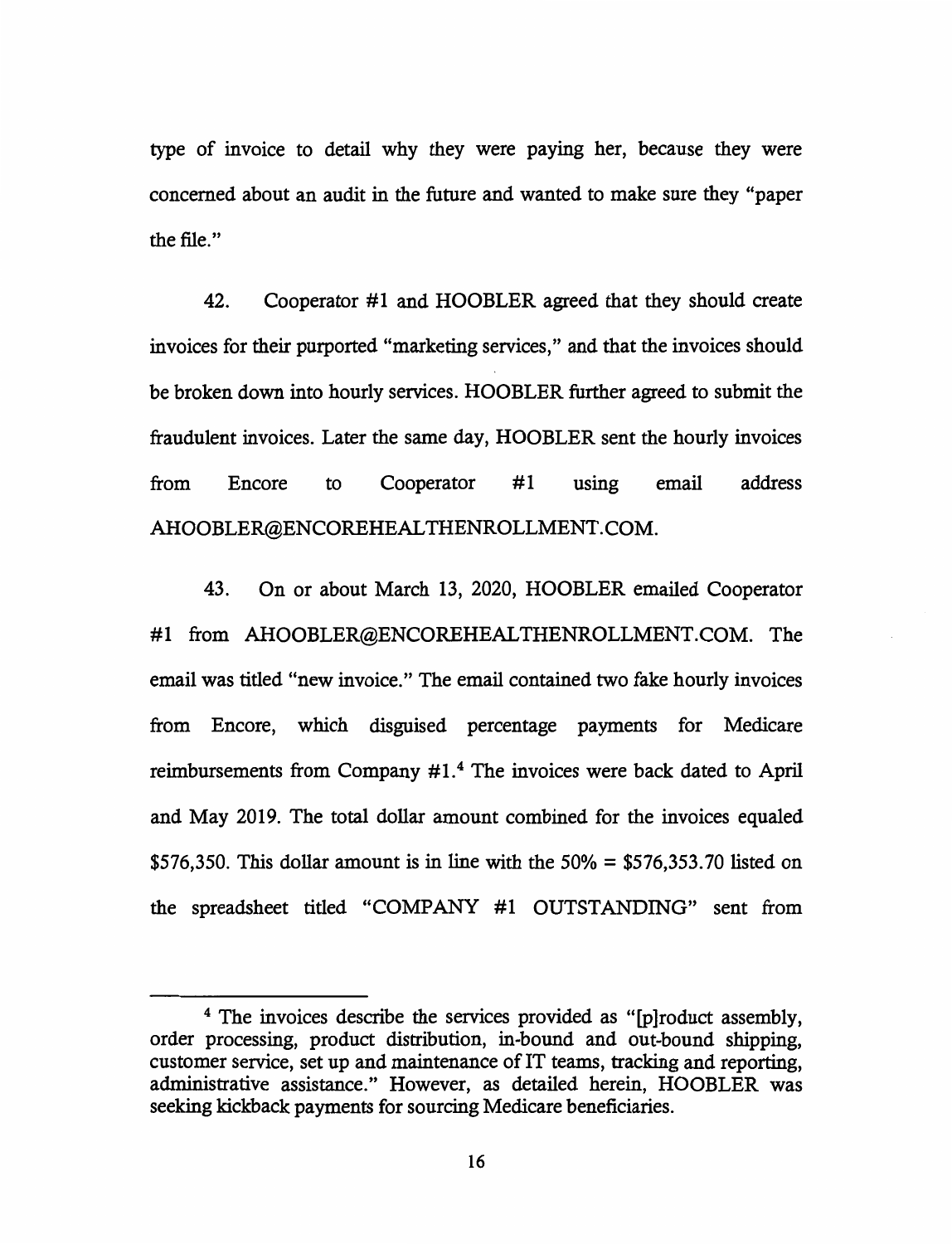AHOOBLER@ENCOREHEALTHENROLLMENT.COM to Cooperator #1 on March 4, 2020, referenced above in paragraph 41.

44. Cooperator #2, the owner of Medsymphony, is also cooperating with the United States. On or about September 27, 2019, Cooperator #2 was indicted and charged in a 24-count indictment with offenses including conspiracy to commit health care fraud and wire fraud, health care fraud, conspiracy to defraud the United States and pay and receive kickbacks, and receipt of kickbacks. On or about February 27, 2020, Cooperator #2 pleaded guilty to conspiracy to commit health care fraud, in violation of Title 18, United States Code, Section 1349. As part of his/her plea agreement, Cooperator #2 agreed to cooperate with the government. Cooperator #2's plea agreement contains a cooperation provision requiring that s/he cooperate with the government and provide complete and truthful assistance.

45. Cooperator #2 has confirmed that he/she had a business relationship with Cooperator #1 and HOOBLER through which Cooperator  $#2$  would receive illegal kickback payments from Cooperator  $#1$  in exchange for the approval of D.O.s authorizing CGX testing. Cooperator #2 also indicated that HOOBLER knew about this kickback arrangement.

46. In addition, HHS OIG agents obtained a federal warrant to search and seize HOOBLER's cellular phone. On or about April 10, 2020, HHS agents served and executed said warrant. At that time, HOOBLER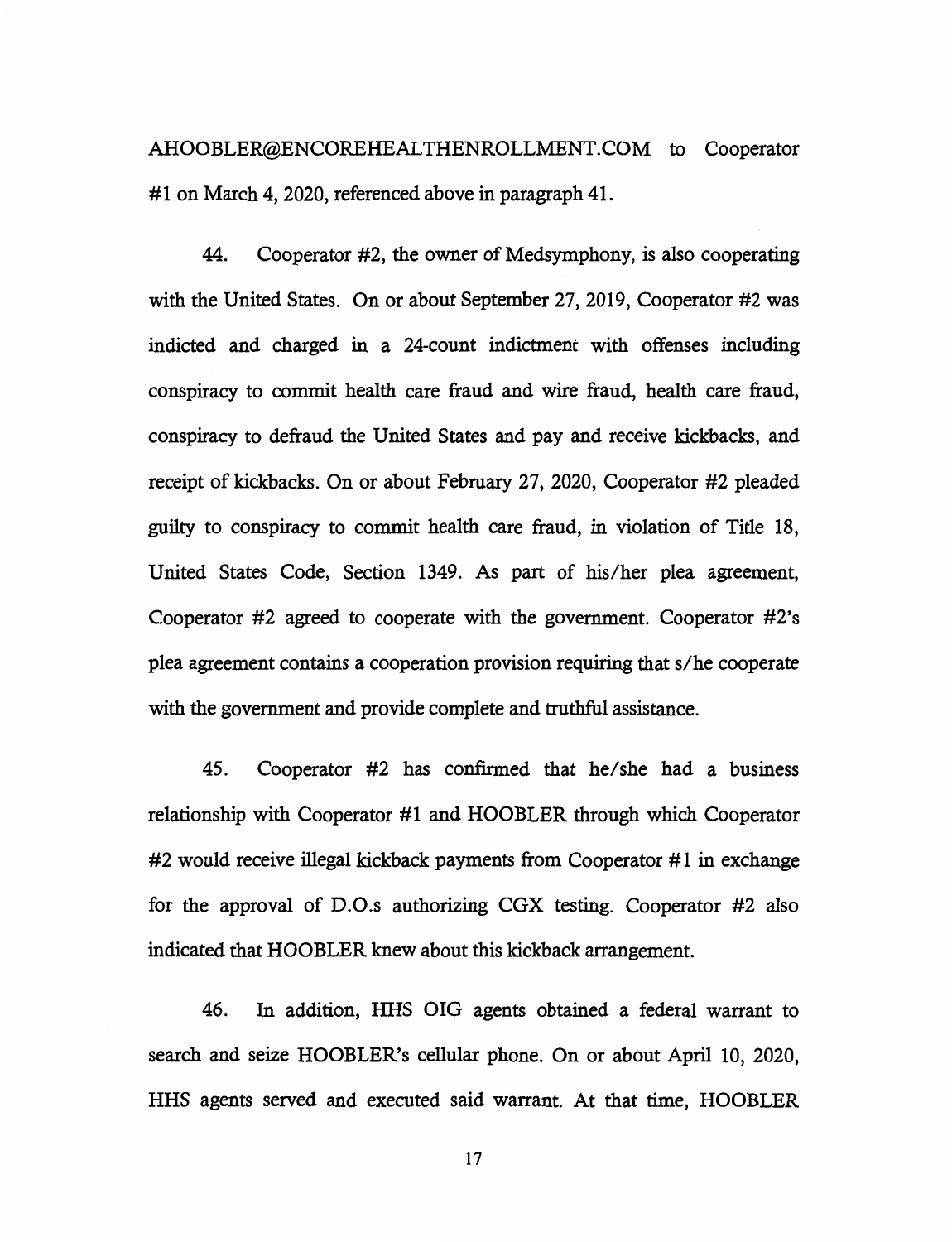voluntarily agreed to speak with the agents who seized her phone. Among other things, HOOBLER confirmed that she was the owner of Encore. HOOBLER further confirmed that Encore worked on genetic testing and had an association with telemedicine doctors. HOOBLER told agents that she worked with Cooperator #1 in sending CGX samples to Company #1. According to HOOBLER, she received 20% of what Company #1 was reimbursed by Medicare. HOOBLER also told the agents that she would input information into Medsymphony's online portal and later download D.O.s from Medsymphony's system. However, HOOBLER denied knowledge of how Medsymphony was paid.

#### **B. HOOBLER's Discussions of COVID-19 Related Fraud**

47. Based on my training and experience, as well as the investigation of this matter, I know that since the emergence of the COVID-19 pandemic, certain laboratory owners and operators have been willing to pay illegal kickbacks in exchange for completed COVID-19 and RPP tests. As described below, HOOBLER was captured on recorded calls discussing schemes through which she and her co-conspirators would receive kickbacks in exchange for providing beneficiary information and swabs to laboratory owners and operators, who in tum would submit claims for reimbursement.

48. Specifically, on a recorded call that occurred on or about March 18, 2020, HOOBLER told Cooperator #1 that she was working with a lab that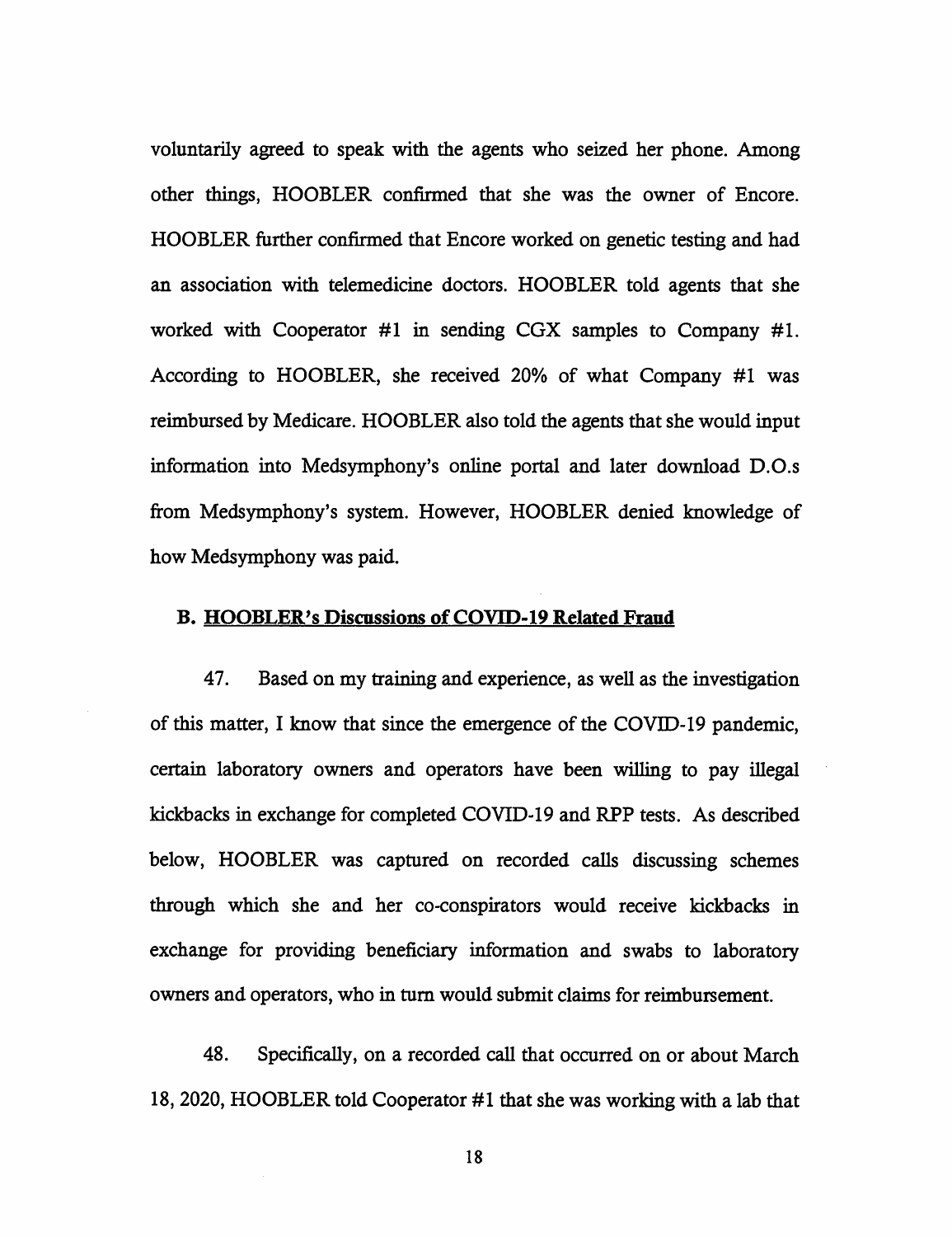would pay a \$100 kickback for every COVID-19 test submitted. During the call, HOOBLER explained that the lab she was speaking to would pay the \$100 kickback if the "marketer" would provide the lab with a completed COVID-19 test and a completed RPP test for each Medicare beneficiary that was referred. HOOBLER described the RPP test as a "swab'' and the COVID-19 test as a "mouth wash." As the call progressed, Cooperator #1 stated, " ... the \$100 is because you will be able to make it up on the RPP ... you are going to be able to sell it because everyone wants the Corona test done " HOOBLER responded, "exactly."

49. On a recorded call that occurred on or about March 23, 2020, HOOBLER told Cooperator #1 that she was in contact with more than one laboratory. HOOBLER explained that there was some difficulty in finding the swabs needed to conduct the COVID-19 test. HOOBLER further explained that one of the laboratories that she was in contact with ("Lab  $#1$ ") was interested in paying a \$125 kickback for each submission of a COVID-19 test that was combined with an RPP test.

50. On a recorded call that occurred on or about March 25, 2020, HOOBLER told Cooperator #1 that multiple labs that she was speaking with were interested in proceeding with receiving COVID-19 tests combined with RPP tests.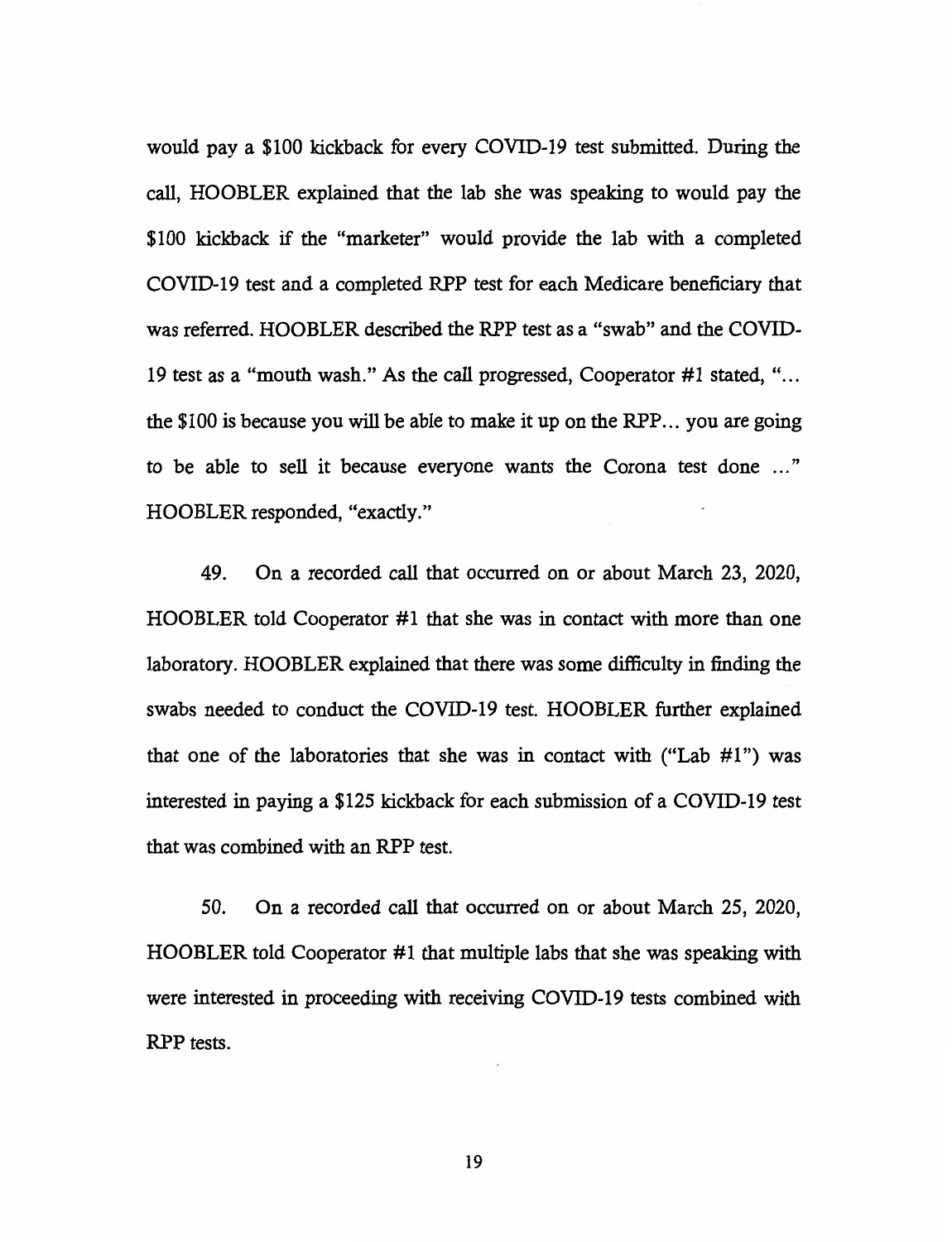51. On a recorded call that occurred on or about March 26, 2020, HOOBLER told Cooperator #1 that another lab that she was in communication with ("Lab #2") could not bill for the COVID-19 test and the RPP test at the same time because "they" put a stop to it "because they know what people are doing." HOOBLER added that Lab #2 actually was affiliated with multiple labs, and would look into whether they could split the COVID-19 test and the RPP test for the same patient across more than one laboratory. Based on my training and experience, as well as my knowledge of this investigation, I understand that one reason to split the RPP test and the COVID-19 test across more than one laboratory would be to disguise that both tests are being performed at the same time.

52. On or about March 30, 2020, HOOBLER and Cooperator #1 discussed the COVID-19 scheme on the phone. This time, HOOBLER informed Cooperator #1 that Lab  $#2$  was only interested in proceeding with the RPP test and did not want to pay for COVID-19 tests. HOOBLER added that Lab #2 could pay out a \$150 kickback in exchange for each RPP sample submitted to the lab. During the call, HOOBLER also discussed submitting COVID-19 tests and RPP tests to Lab #1, which was still interested in receiving both tests in exchange for kickbacks. HOOBLER confirmed that Lab #1 was still interested in bundling the COVID-19 test with the RPP test.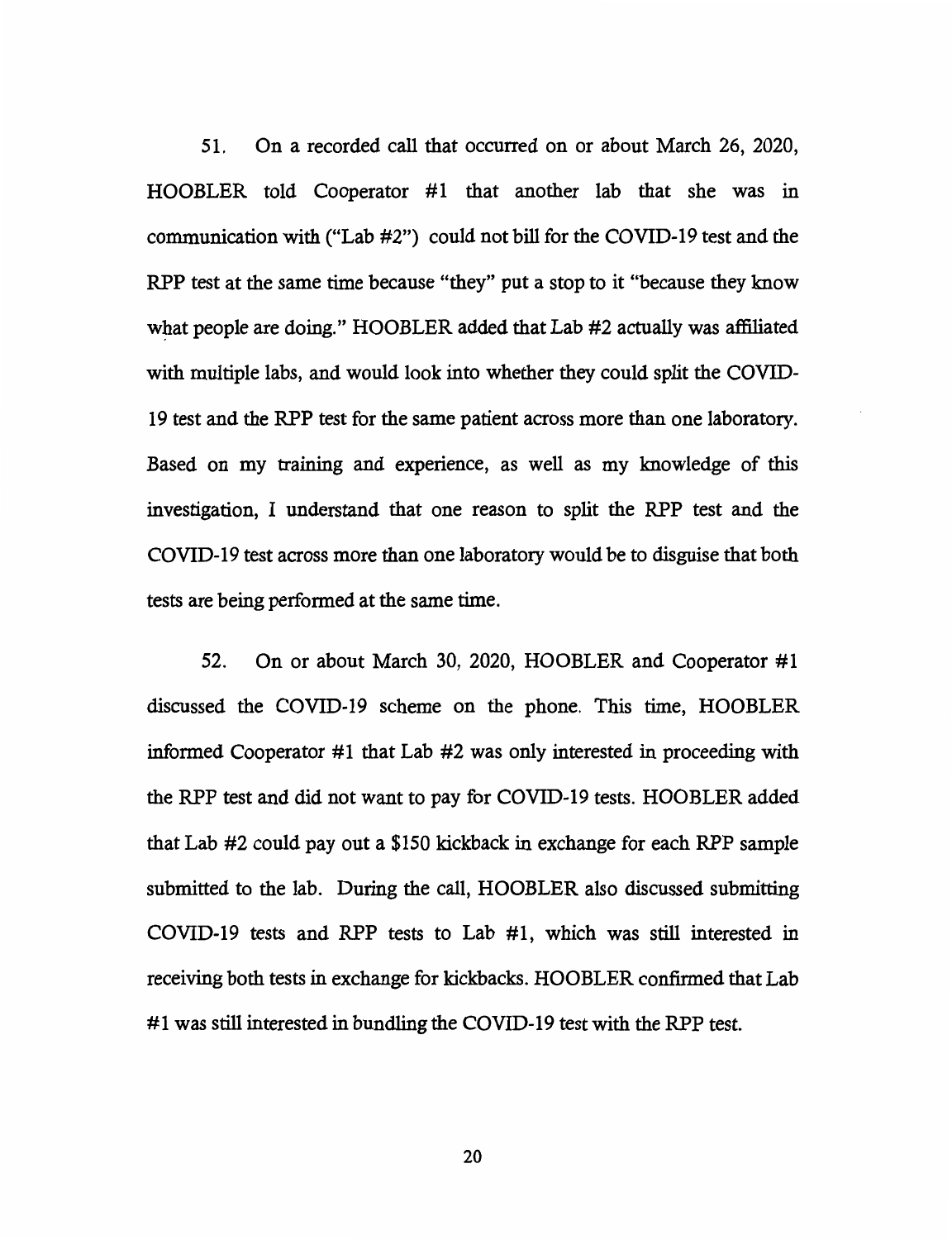#### **CONCLUSION**

53. Wherefore, based upon the above information, I respectfully submit that there is probable cause to believe that, in the Middle District of Florida and elsewhere, HOOBLER did knowingly and willfully commit conspiracy to commit health care fraud, in violation of Title 18, United States Code, Section 1349, and conspiracy to defraud the United States and to pay and receive illegal health care kickbacks, in violation of Title 18, United States Code, Section 371.

54. I declare under penalty of perjury that the foregoing is true and correct to the best of my knowledge and belief this  $14th$  day of May, 2020, in Tampa, Florida.

FURTHER AFFLANT SAYETH NAUGHT

Derek Maloney Special Agent HHS OIG

 $by$  *telephone* 

Subscribed and sworn before me'this 14 day of May, 2020 in Tampa, Florida.

SEAN FLYNN UNITED STATES MAGISTRATE JUDGE -